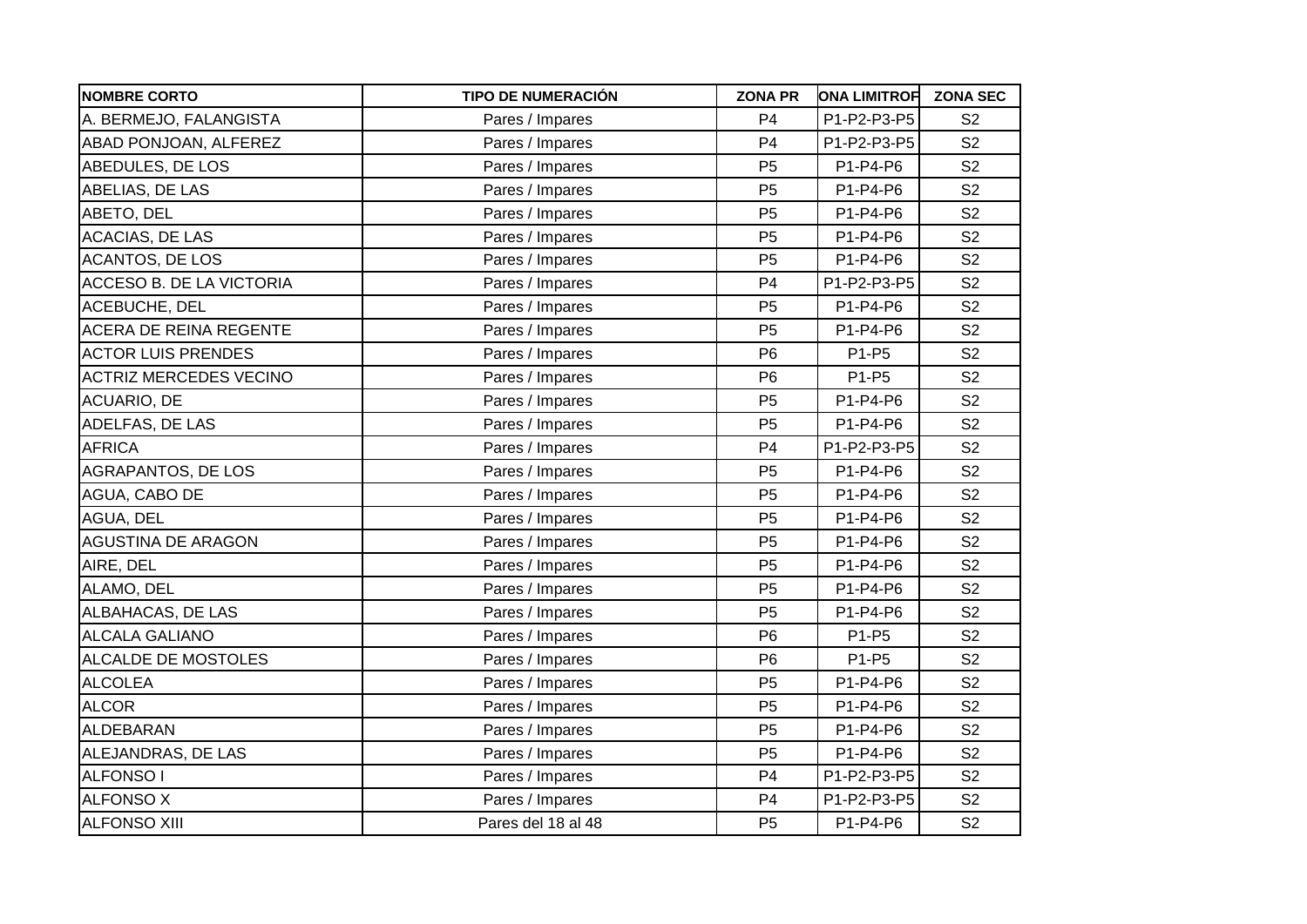| <b>ALFONSO XIII</b>          | Pares del 50 al 66 / Impares del 5 al 83 | P <sub>4</sub> | P1-P2-P3-P5 | S <sub>2</sub> |
|------------------------------|------------------------------------------|----------------|-------------|----------------|
| <b>ALGOL</b>                 | Pares / Impares                          | P <sub>5</sub> | P1-P4-P6    | S <sub>2</sub> |
| ALHELIES, DE LOS             | Pares / Impares                          | P <sub>5</sub> | P1-P4-P6    | S <sub>2</sub> |
| ALHUCEMAS                    | Pares / Impares                          | P <sub>5</sub> | P1-P4-P6    | S <sub>2</sub> |
| ALMENDRO, DEL                | Pares / Impares                          | P <sub>5</sub> | P1-P4-P6    | S <sub>2</sub> |
| ALMOTAMID                    | Pares / Impares                          | P <sub>6</sub> | P1-P5       | S <sub>2</sub> |
| <b>ALONSO DE ERCILLA</b>     | Pares / Impares                          | P <sub>6</sub> | P1-P5       | S <sub>2</sub> |
| <b>ALVAREZ CABRERA</b>       | Pares / Impares                          | P <sub>5</sub> | P1-P4-P6    | S <sub>2</sub> |
| ALVAREZ CLARO, EXPLANADA     | Pares / Impares                          | P <sub>4</sub> | P1-P2-P3-P5 | S <sub>2</sub> |
| <b>ALVAREZ DE CASTRO</b>     | Pares / Impares                          | P <sub>6</sub> | P1-P5       | S <sub>2</sub> |
| ALVAREZ DE MENDIZABAL        | Pares / Impares                          | P <sub>6</sub> | P1-P5       | S <sub>2</sub> |
| AMARILIS, DE LAS             | Pares / Impares                          | P <sub>5</sub> | P1-P4-P6    | S <sub>2</sub> |
| <b>AMERICA</b>               | Pares / Impares                          | P <sub>6</sub> | P1-P5       | S <sub>2</sub> |
| AMERICA BARRIO COLON         | Pares / Impares                          | P <sub>6</sub> | P1-P5       | S <sub>2</sub> |
| ANA RIAÑO LOPEZ              | Pares / Impares                          | P <sub>5</sub> | P1-P4-P6    | S <sub>2</sub> |
| ANDROMEDA, DE                | Pares / Impares                          | P <sub>5</sub> | P1-P4-P6    | S <sub>2</sub> |
| <b>ANTONIO ALBERTU GOMEZ</b> | Pares / Impares                          | P <sub>5</sub> | P1-P4-P6    | S <sub>2</sub> |
| ANTONIO MIRA, FALANGISTA     | Pares / Impares                          | P <sub>6</sub> | P1-P5       | S <sub>2</sub> |
| <b>ARAPILES</b>              | Pares / Impares                          | P <sub>4</sub> | P1-P2-P3-P5 | S <sub>2</sub> |
| ARBUCIAS, SARGENTO           | Pares / Impares                          | P <sub>4</sub> | P1-P2-P3-P5 | S <sub>2</sub> |
| <b>ARCILA</b>                | Pares / Impares                          | P <sub>6</sub> | P1-P5       | S <sub>2</sub> |
| <b>ARENISCA</b>              | Pares / Impares                          | P <sub>6</sub> | P1-P5       | S <sub>2</sub> |
| <b>ARGEL</b>                 | Pares / Impares                          | P <sub>6</sub> | P1-P5       | S <sub>2</sub> |
| <b>ARGENTINA</b>             | Pares / Impares                          | P <sub>6</sub> | P1-P5       | S <sub>2</sub> |
| ARGOS, DE                    | Pares / Impares                          | P <sub>5</sub> | P1-P4-P6    | S <sub>2</sub> |
| ARIEL, DE                    | Pares / Impares                          | P <sub>5</sub> | P1-P4-P6    | S <sub>2</sub> |
| ARIES, DE                    | Pares / Impares                          | P <sub>5</sub> | P1-P4-P6    | S <sub>2</sub> |
| ARIZA, CAPITAN               | Pares / Impares                          | P <sub>5</sub> | P1-P4-P6    | S <sub>2</sub> |
| ARQ. FERNANDO GUERRERO       | Pares / Impares                          | P <sub>5</sub> | P1-P4-P6    | S <sub>2</sub> |
| ARQ.JOSE JOAQUIN GONZALEZ    | Pares / Impares                          | P <sub>5</sub> | P1-P4-P6    | S <sub>2</sub> |
| ARRABAL, TENIENTE            | Pares / Impares                          | P <sub>5</sub> | P1-P4-P6    | S <sub>2</sub> |
| <b>ARROYO MARIA CRISTINA</b> | Pares / Impares                          | P <sub>6</sub> | P1-P5       | S <sub>2</sub> |
| <b>ASIA</b>                  | Pares / Impares                          | P <sub>4</sub> | P1-P2-P3-P5 | S <sub>2</sub> |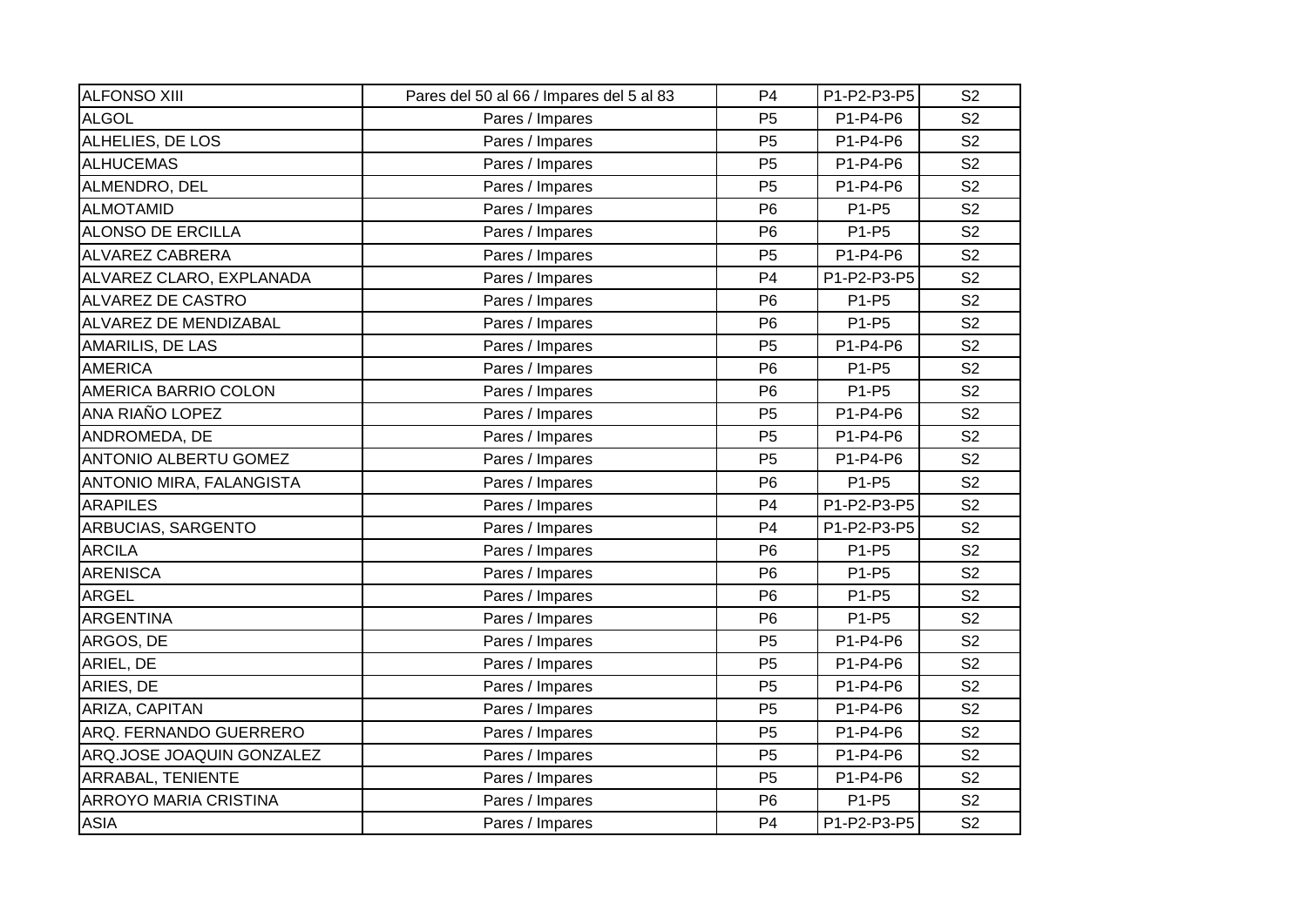| <b>ASTEROIDES, DE LOS</b>   | Pares / Impares       | P <sub>5</sub> | P1-P4-P6    | S <sub>2</sub> |
|-----------------------------|-----------------------|----------------|-------------|----------------|
| ATLAS, DE                   | Pares / Impares       | P <sub>5</sub> | P1-P4-P6    | S <sub>2</sub> |
| <b>AURIGAS</b>              | Pares / Impares       | P <sub>5</sub> | P1-P4-P6    | S <sub>2</sub> |
| AURORAS, DE LAS             | Pares / Impares       | P <sub>5</sub> | P1-P4-P6    | S <sub>2</sub> |
| <b>AUSTRALIA</b>            | Pares / Impares       | P <sub>4</sub> | P1-P2-P3-P5 | S <sub>2</sub> |
| <b>AUXILIO SOCIAL</b>       | Pares / Impares       | P <sub>4</sub> | P1-P2-P3-P5 | S <sub>2</sub> |
| <b>AVERROES, GRUPOS</b>     | Pares / Impares       | P <sub>6</sub> | P1-P5       | S <sub>2</sub> |
| <b>AZAHARES, DE LOS</b>     | Pares / Impares       | P <sub>5</sub> | P1-P4-P6    | S <sub>2</sub> |
| <b>AZALEAS</b>              | Pares / Impares       | P <sub>5</sub> | P1-P4-P6    | S <sub>2</sub> |
| AZALEAS, DE LAS             | Pares / Impares       | P <sub>5</sub> | P1-P4-P6    | S <sub>2</sub> |
| <b>BAHAMAS</b>              | Pares / Impares       | P <sub>6</sub> | P1-P5       | S <sub>2</sub> |
| <b>BAILEN</b>               | Pares / Impares       | P <sub>4</sub> | P1-P2-P3-P5 | S <sub>2</sub> |
| <b>BARBADOS</b>             | Pares / Impares       | P <sub>6</sub> | P1-P5       | S <sub>2</sub> |
| <b>BARBERAN Y COLLAR</b>    | Pares / Impares       | P <sub>4</sub> | P1-P2-P3-P5 | S <sub>2</sub> |
| <b>BASALTO</b>              | Pares / Impares       | P <sub>6</sub> | P1-P5       | S <sub>2</sub> |
| <b>BEGONIAS, DE LAS</b>     | Pares / Impares       | P <sub>5</sub> | P1-P4-P6    | S <sub>2</sub> |
| <b>BELICE</b>               | Pares / Impares       | P <sub>6</sub> | P1-P5       | S <sub>2</sub> |
| <b>BENITO LOPEZ FRANCO</b>  | Pares / Impares       | P <sub>5</sub> | P1-P4-P6    | S <sub>2</sub> |
| BIDASOA, PROLONGACION RIO   | Pares / Impares       | P <sub>6</sub> | P1-P5       | S <sub>2</sub> |
| <b>BIDASOA, RIO</b>         | Pares / Impares       | P <sub>6</sub> | P1-P5       | S <sub>2</sub> |
| <b>BLAS DE TRINCHERIA</b>   | Pares / Impares       | P <sub>6</sub> | P1-P5       | S <sub>2</sub> |
| <b>BOLIVIA</b>              | Pares / Impares       | P <sub>6</sub> | P1-P5       | S <sub>2</sub> |
| <b>BONSAIS, DE LOS</b>      | Pares / Impares       | P <sub>5</sub> | P1-P4-P6    | S <sub>2</sub> |
| <b>BRASIL</b>               | Pares / Impares       | P <sub>6</sub> | P1-P5       | S <sub>2</sub> |
| <b>BRAVO PEZZI, CAPITAN</b> | Pares / Impares       | P <sub>4</sub> | P1-P2-P3-P5 | S <sub>2</sub> |
| BRAVO RUEDA, ALFEREZ        | Pares / Impares       | P <sub>4</sub> | P1-P2-P3-P5 | S <sub>2</sub> |
| BREZOS, DE LOS              | Pares / Impares       | P <sub>5</sub> | P1-P4-P6    | S <sub>2</sub> |
| <b>BROVALIAS, DE LAS</b>    | Pares / Impares       | P <sub>5</sub> | P1-P4-P6    | S <sub>2</sub> |
| <b>CABRERIZAS</b>           | Pares / Impares / s/n | P <sub>6</sub> | P1-P5       | S <sub>2</sub> |
| CAL                         | Pares / Impares       | P <sub>6</sub> | P1-P5       | S <sub>2</sub> |
| CALIPSO, DE                 | Pares / Impares       | P <sub>5</sub> | P1-P4-P6    | S <sub>2</sub> |
| <b>CALIZA</b>               | Pares / Impares       | P <sub>6</sub> | P1-P5       | S <sub>2</sub> |
| CAMELIAS, DE LAS            | Pares / Impares       | P <sub>5</sub> | P1-P4-P6    | S <sub>2</sub> |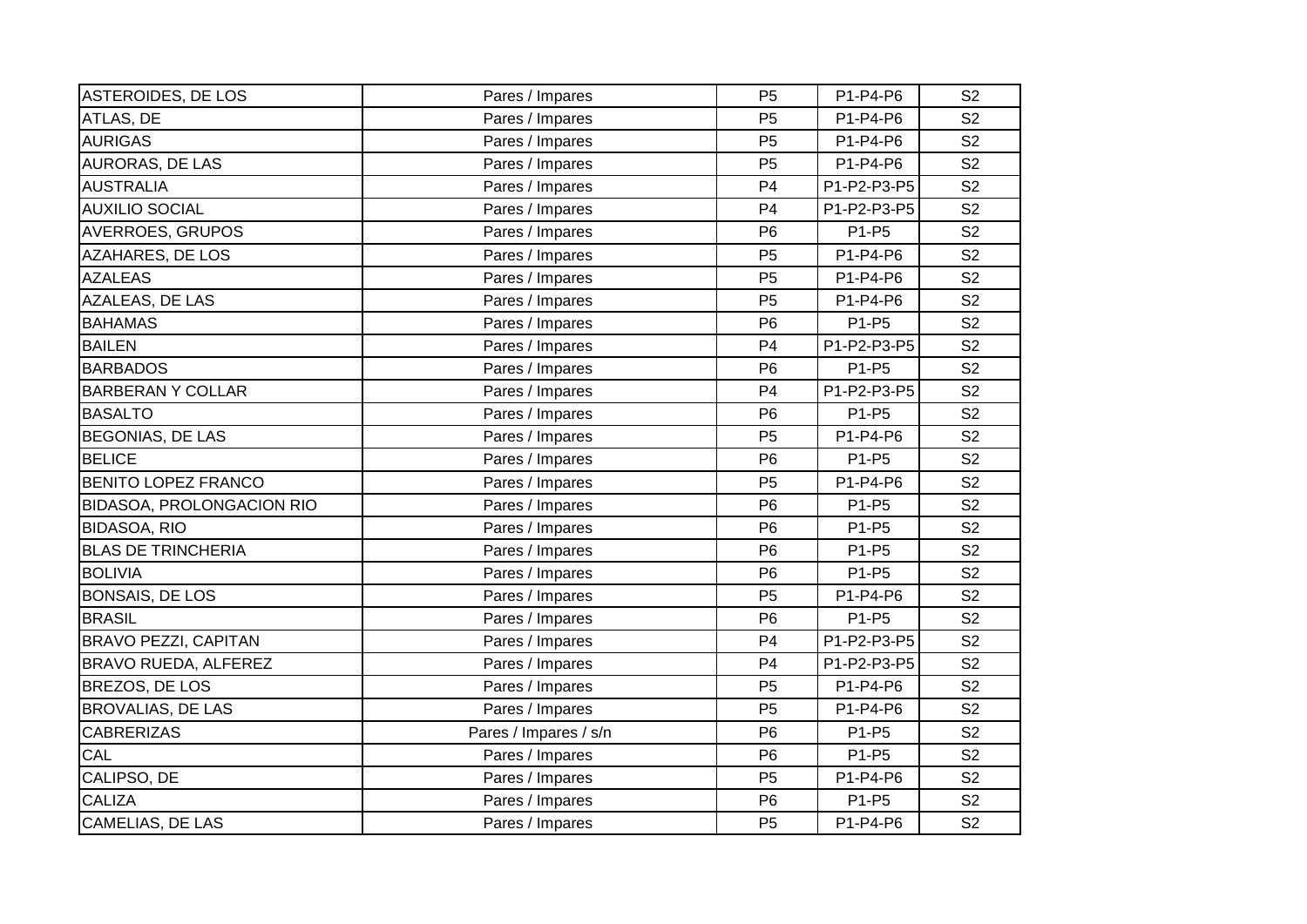| CAMILO BARRACA, ALFEREZ         | Pares / Impares                            | P <sub>6</sub> | P1-P5       | S <sub>2</sub> |
|---------------------------------|--------------------------------------------|----------------|-------------|----------------|
| <b>CAMPANILLAS, DE LAS</b>      | Pares / Impares                            | P <sub>5</sub> | P1-P4-P6    | S <sub>2</sub> |
| CAMPO DE GOLF                   | Pares / Impares                            | P <sub>5</sub> | P1-P4-P6    | S <sub>2</sub> |
| CANCER, DE                      | Pares / Impares                            | P <sub>5</sub> | P1-P4-P6    | S <sub>2</sub> |
| CANOVACA, HERMANOS              | Pares / Impares                            | P <sub>4</sub> | P1-P2-P3-P5 | S <sub>2</sub> |
| CANTERAS DE PABLO PEREZ         | Pares / Impares                            | P <sub>6</sub> | P1-P5       | S <sub>2</sub> |
| CANTERAS DE REINA REGENTE       | Pares / Impares                            | P <sub>5</sub> | P1-P4-P6    | S <sub>2</sub> |
| <b>CANTERAS DEL CARMEN</b>      | Pares / Impares                            | P <sub>6</sub> | P1-P5       | S <sub>2</sub> |
| CAÑADA DE HIDUM                 | Pares                                      | P <sub>5</sub> | P1-P4-P6    | S <sub>2</sub> |
| CAPRICORNIO, DE                 | Pares / Impares                            | P <sub>5</sub> | P1-P4-P6    | S <sub>2</sub> |
| CARLOS DE LAGANDARA, CAPI       | Pares / Impares                            | P <sub>4</sub> | P1-P2-P3-P5 | S <sub>2</sub> |
| <b>CARLOS RODRIGUEZ</b>         | Pares / Impares                            | P <sub>5</sub> | P1-P4-P6    | S <sub>2</sub> |
| <b>CARLOTA O'NEILL</b>          | Pares / Impares                            | P <sub>5</sub> | P1-P4-P6    | S <sub>2</sub> |
| <b>CARMEN CONDE</b>             | Pares / Impares                            | P <sub>5</sub> | P1-P4-P6    | S <sub>2</sub> |
| <b>CAROLINAS</b>                | Pares / Impares                            | P <sub>6</sub> | P1-P5       | S <sub>2</sub> |
| CARONTE, DE                     | Pares / Impares                            | P <sub>5</sub> | P1-P4-P6    | S <sub>2</sub> |
| <b>CASIOPEA</b>                 | Pares / Impares                            | P <sub>5</sub> | P1-P4-P6    | S <sub>2</sub> |
| CASTAÑOS, GENERAL               | Pares / Impares                            | P <sub>6</sub> | P1-P5       | S <sub>2</sub> |
| <b>CATALINA BARCENA</b>         | Pares / Impares                            | P <sub>4</sub> | P1-P2-P3-P5 | S <sub>2</sub> |
| CAYUELA, HERMANOS               | Pares / Impares                            | P <sub>4</sub> | P1-P2-P3-P5 | S <sub>2</sub> |
| CEDRO, DEL                      | Pares / Impares                            | P <sub>5</sub> | P1-P4-P6    | S <sub>2</sub> |
| <b>CEMENTERIO SIDI GUARIACH</b> | Pares / Impares                            | P <sub>5</sub> | P1-P4-P6    | S <sub>2</sub> |
| <b>CEMENTERIO, DEL</b>          | Pares / Impares                            | P <sub>6</sub> | P1-P5       | S <sub>2</sub> |
| CENTAURO, DE                    | Pares / Impares                            | P <sub>5</sub> | P1-P4-P6    | S <sub>2</sub> |
| <b>CERIÑOLA</b>                 | Pares / Impares                            | P <sub>5</sub> | P1-P4-P6    | S <sub>2</sub> |
| <b>CERRO DE PALMA SANTA</b>     | Pares / Impares                            | P <sub>5</sub> | P1-P4-P6    | S <sub>2</sub> |
| <b>CHAFARINAS</b>               | Pares / Impares                            | P <sub>5</sub> | P1-P4-P6    | S <sub>2</sub> |
| <b>CHILE</b>                    | Pares / Impares                            | P <sub>6</sub> | P1-P5       | S <sub>2</sub> |
| <b>CICERON</b>                  | Pares / Impares                            | P <sub>4</sub> | P1-P2-P3-P5 | S <sub>2</sub> |
| <b>CINERARIAS, DE LAS</b>       | Pares / Impares                            | P <sub>5</sub> | P1-P4-P6    | S <sub>2</sub> |
| <b>CIPRESES, DE LOS</b>         | Pares / Impares                            | P <sub>5</sub> | P1-P4-P6    | S <sub>2</sub> |
| CIRCUNVALACION, CARRETERA       | Todos los pares e impares del 401 al final | P <sub>5</sub> | P1-P4-P6    | S <sub>2</sub> |
| CIRCUNVALACION, CARRETERA       | Todos los pares e impares del 301 al 400   | P <sub>4</sub> | P1-P2-P3-P5 | S <sub>2</sub> |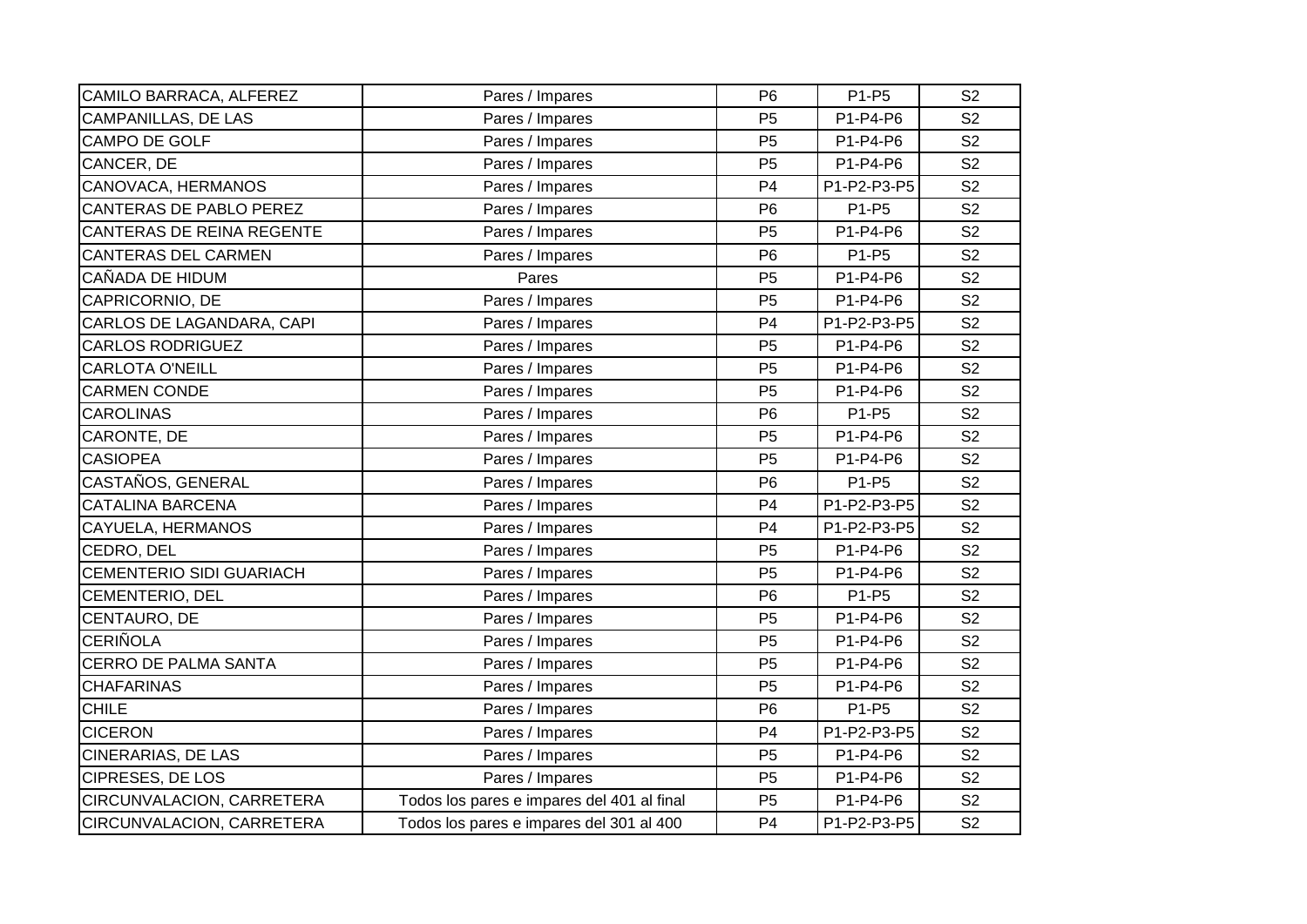| <b>CIUDAD DE BARCELONA</b>    | Pares / Impares       | P <sub>5</sub> | P1-P4-P6    | S <sub>2</sub> |
|-------------------------------|-----------------------|----------------|-------------|----------------|
| <b>CIUDAD DE MALAGA</b>       | Pares / Impares       | P <sub>4</sub> | P1-P2-P3-P5 | S <sub>2</sub> |
| CIUDAD DE MALAGA, VVDAS.      | Pares / Impares / s/n | P <sub>4</sub> | P1-P2-P3-P5 | S <sub>2</sub> |
| <b>CLAVELES, DE LOS</b>       | Pares / Impares       | P <sub>5</sub> | P1-P4-P6    | S <sub>2</sub> |
| <b>COLOMBIA</b>               | Pares / Impares       | P <sub>6</sub> | P1-P5       | S <sub>2</sub> |
| <b>COLON, PABELLONES</b>      | Pares / Impares       | P <sub>6</sub> | P1-P5       | S <sub>2</sub> |
| COMETA, DE LA                 | Pares / Impares       | P <sub>5</sub> | P1-P4-P6    | S <sub>2</sub> |
| COMETA, DEL                   | Pares / Impares       | P <sub>5</sub> | P1-P4-P6    | S <sub>2</sub> |
| CONSTANTINO DOMINGUEZ         | Pares / Impares       | P <sub>5</sub> | P1-P4-P6    | S <sub>2</sub> |
| <b>CONSTELACIONES, DE LAS</b> | Pares / Impares       | P <sub>5</sub> | P1-P4-P6    | S <sub>2</sub> |
| <b>CONSTITUCION</b>           | Pares / Impares / s/n | P <sub>5</sub> | P1-P4-P6    | S <sub>2</sub> |
| CONSUELO GONZALEZ RAMOS       | Pares / Impares       | P <sub>4</sub> | P1-P2-P3-P5 | S <sub>2</sub> |
| CORDELIA, DE                  | Pares / Impares       | P <sub>5</sub> | P1-P4-P6    | S <sub>2</sub> |
| <b>COSTA RICA</b>             | Pares / Impares       | P <sub>6</sub> | P1-P5       | S <sub>2</sub> |
| <b>COVADONGA</b>              | Pares / Impares       | P <sub>4</sub> | P1-P2-P3-P5 | S <sub>2</sub> |
| CREUS, CABO                   | Pares / Impares       | P <sub>6</sub> | P1-P5       | S <sub>2</sub> |
| <b>CRISANTEMOS, DE LOS</b>    | Pares / Impares       | P <sub>5</sub> | P1-P4-P6    | S <sub>2</sub> |
| <b>CUARZO</b>                 | Pares / Impares       | P <sub>6</sub> | P1-P5       | S <sub>2</sub> |
| <b>CUBA</b>                   | Pares / Impares       | P <sub>6</sub> | P1-P5       | S <sub>2</sub> |
| CUESTA DE LA VIÑA             | Pares / Impares       | P <sub>6</sub> | P1-P5       | S <sub>2</sub> |
| <b>CULANTROS, DE LOS</b>      | Pares / Impares       | <b>P5</b>      | P1-P4-P6    | S <sub>2</sub> |
| CURRUQUERO, ACERA DEL         | Pares / Impares       | P <sub>6</sub> | P1-P5       | S <sub>2</sub> |
| DARRO, RIO                    | Pares / Impares       | P <sub>6</sub> | P1-P5       | S <sub>2</sub> |
| DEIMOS, DE                    | Pares / Impares       | P <sub>5</sub> | P1-P4-P6    | S <sub>2</sub> |
| <b>DENEP</b>                  | Pares / Impares       | P <sub>5</sub> | P1-P4-P6    | S <sub>2</sub> |
| DIAZ OTERO, ALFERECES         | Pares / Impares       | P <sub>6</sub> | P1-P5       | S <sub>2</sub> |
| <b>DIEGO DE OLEA</b>          | Pares / Impares       | P <sub>4</sub> | P1-P2-P3-P5 | S <sub>2</sub> |
| <b>DIEGO DE PAREDES</b>       | Pares / Impares       | P <sub>6</sub> | P1-P5       | S <sub>2</sub> |
| <b>DONANTES DE SANGRE</b>     | Pares / Impares       | P <sub>4</sub> | P1-P2-P3-P5 | S <sub>2</sub> |
| DRACAENAS, DE LAS             | Pares / Impares       | P <sub>5</sub> | P1-P4-P6    | S <sub>2</sub> |
| DUERO, RIO                    | Pares / Impares       | P <sub>6</sub> | P1-P5       | S <sub>2</sub> |
| EBRO, RIO                     | Pares / Impares       | P <sub>6</sub> | P1-P5       | S <sub>2</sub> |
| ECHEVARRIA JIMENEZ, CAPIT     | Pares / Impares       | P <sub>4</sub> | P1-P2-P3-P5 | S <sub>2</sub> |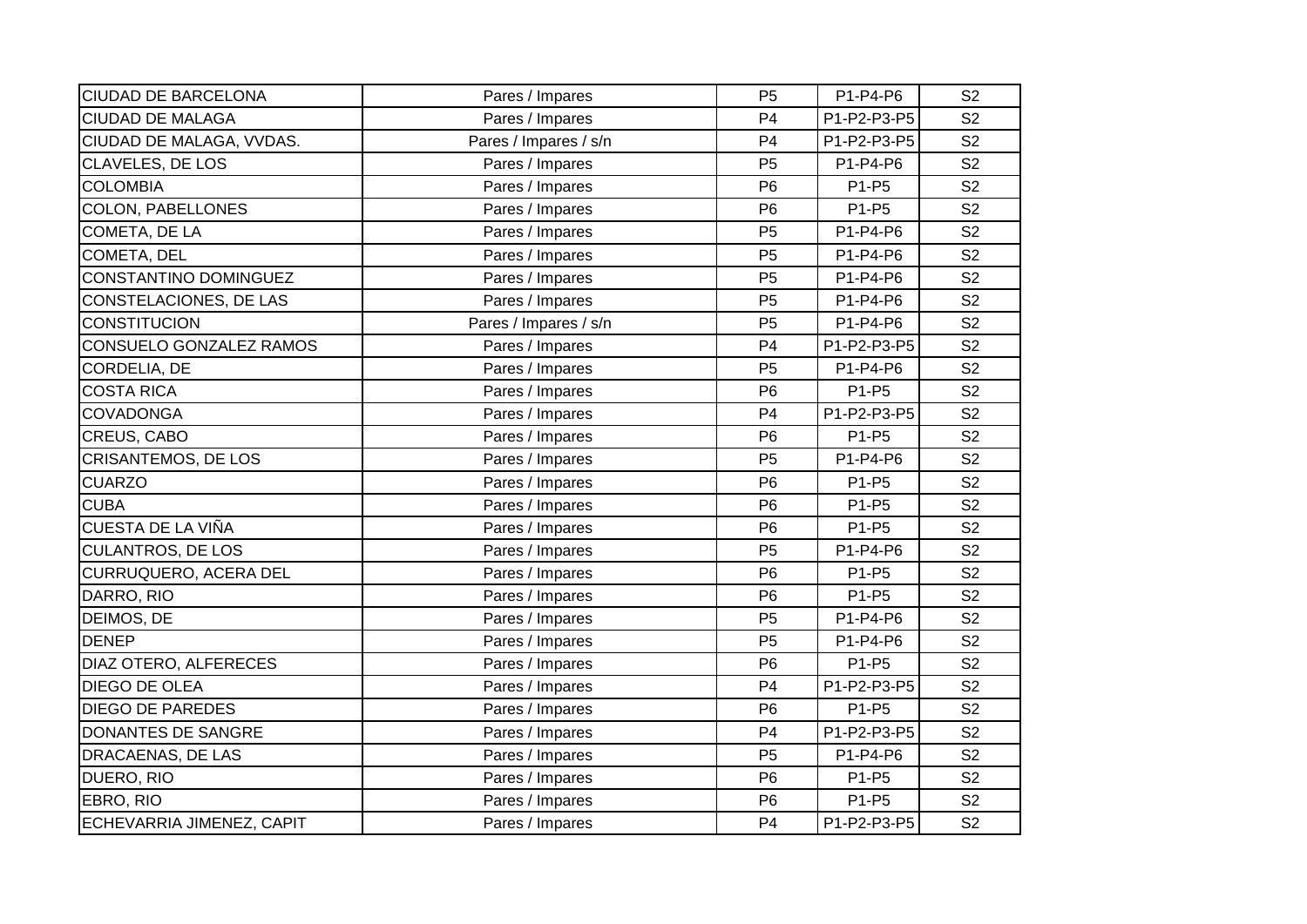| ECLIPSE, DEL                     | Pares / Impares                          | P <sub>5</sub> | P1-P4-P6    | S <sub>2</sub> |
|----------------------------------|------------------------------------------|----------------|-------------|----------------|
| <b>ECUADOR</b>                   | Pares / Impares                          | P <sub>6</sub> | P1-P5       | S <sub>2</sub> |
| <b>EMILIO ALZUGARAY</b>          | Pares / Impares                          | P <sub>5</sub> | P1-P4-P6    | S <sub>2</sub> |
| EMPECINADO, EL                   | Pares / Impares                          | P <sub>5</sub> | P1-P4-P6    | S <sub>2</sub> |
| <b>ENCINA, DE LA</b>             | Pares / Impares                          | P <sub>5</sub> | P1-P4-P6    | S <sub>2</sub> |
| ENEBROS, DE LOS                  | Pares / Impares                          | P <sub>5</sub> | P1-P4-P6    | S <sub>2</sub> |
| <b>ENRIQUE NIETO</b>             | Pares / Impares                          | P <sub>6</sub> | P1-P5       | S <sub>2</sub> |
| <b>ENRIQUE RUIZ VADILLO</b>      | Pares / Impares                          | P <sub>4</sub> | P1-P2-P3-P5 | S <sub>2</sub> |
| ESCORPIO, DE                     | Pares / Impares                          | P <sub>5</sub> | P1-P4-P6    | S <sub>2</sub> |
| ESLA, RIO                        | Pares / Impares                          | P <sub>6</sub> | P1-P5       | S <sub>2</sub> |
| ESPALDA A EL VIENTO              | Pares / Impares                          | P <sub>4</sub> | P1-P2-P3-P5 | S <sub>2</sub> |
| ESPALDAS DE ESTOPIÑAN            | Pares / Impares                          | P <sub>6</sub> | P1-P5       | S <sub>2</sub> |
| ESPARTERO, GENERAL               | Pares / Impares                          | P <sub>5</sub> | P1-P4-P6    | S <sub>2</sub> |
| <b>ESPIGUERA</b>                 | Pares / Impares                          | P <sub>4</sub> | P1-P2-P3-P5 | S <sub>2</sub> |
| <b>ESTRELLA POLAR</b>            | Pares / Impares                          | P <sub>5</sub> | P1-P4-P6    | S <sub>2</sub> |
| <b>ESTRELLA, LA</b>              | Pares / Impares                          | P <sub>4</sub> | P1-P2-P3-P5 | S <sub>2</sub> |
| <b>ESTUDIANTES, DE LOS</b>       | Pares / Impares                          | P <sub>4</sub> | P1-P2-P3-P5 | S <sub>2</sub> |
| EUCALIPTOS, DE LOS               | Pares / Impares                          | P <sub>5</sub> | P1-P4-P6    | S <sub>2</sub> |
| EUME, RIO                        | Pares / Impares                          | P <sub>6</sub> | P1-P5       | S <sub>2</sub> |
| <b>EXPLANADA DE CAMELLOS</b>     | Pares / Impares                          | P <sub>4</sub> | P1-P2-P3-P5 | S <sub>2</sub> |
| FARHANA                          | Pares / Impares / s/n                    | P <sub>5</sub> | P1-P4-P6    | S <sub>2</sub> |
| FENIX, DEL                       | Pares / Impares                          | P <sub>5</sub> | P1-P4-P6    | S <sub>2</sub> |
| FERNANDEZ CAPALLEJA, GRAL        | Pares / Impares                          | P <sub>4</sub> | P1-P2-P3-P5 | S <sub>2</sub> |
| FERNANDEZ MARTIN, ALFEREZ        | Pares / Impares                          | P <sub>4</sub> | P1-P2-P3-P5 | S <sub>2</sub> |
| <b>FILIPINAS</b>                 | Pares / Impares                          | P <sub>6</sub> | P1-P5       | S <sub>2</sub> |
| <b>FINISTERRE, CABO</b>          | Pares / Impares                          | P <sub>6</sub> | P1-P5       | S <sub>2</sub> |
| FLEMING, DOCTOR                  | Pares / Impares                          | P <sub>4</sub> | P1-P2-P3-P5 | S <sub>2</sub> |
| FOBOS, DE                        | Pares / Impares                          | P <sub>5</sub> | P1-P4-P6    | S <sub>2</sub> |
| <b>FRANCISCO GARCIA</b>          | Pares / Impares                          | P <sub>4</sub> | P1-P2-P3-P5 | S <sub>2</sub> |
| <b>FRANCISCO GIL</b>             | Pares / Impares                          | P <sub>5</sub> | P1-P4-P6    | S <sub>2</sub> |
| <b>FRANCISCO HERNANZ MNEZ.</b>   | Pares / Impares                          | P <sub>5</sub> | P1-P4-P6    | S <sub>2</sub> |
| <b>FRANCISCO PIZARRO</b>         | Todos los impares / Pares del 6 al final | P <sub>6</sub> | P1-P5       | S <sub>2</sub> |
| <b>FRANCISCO SOPESEN, FALANG</b> | Pares / Impares                          | P <sub>4</sub> | P1-P2-P3-P5 | S <sub>2</sub> |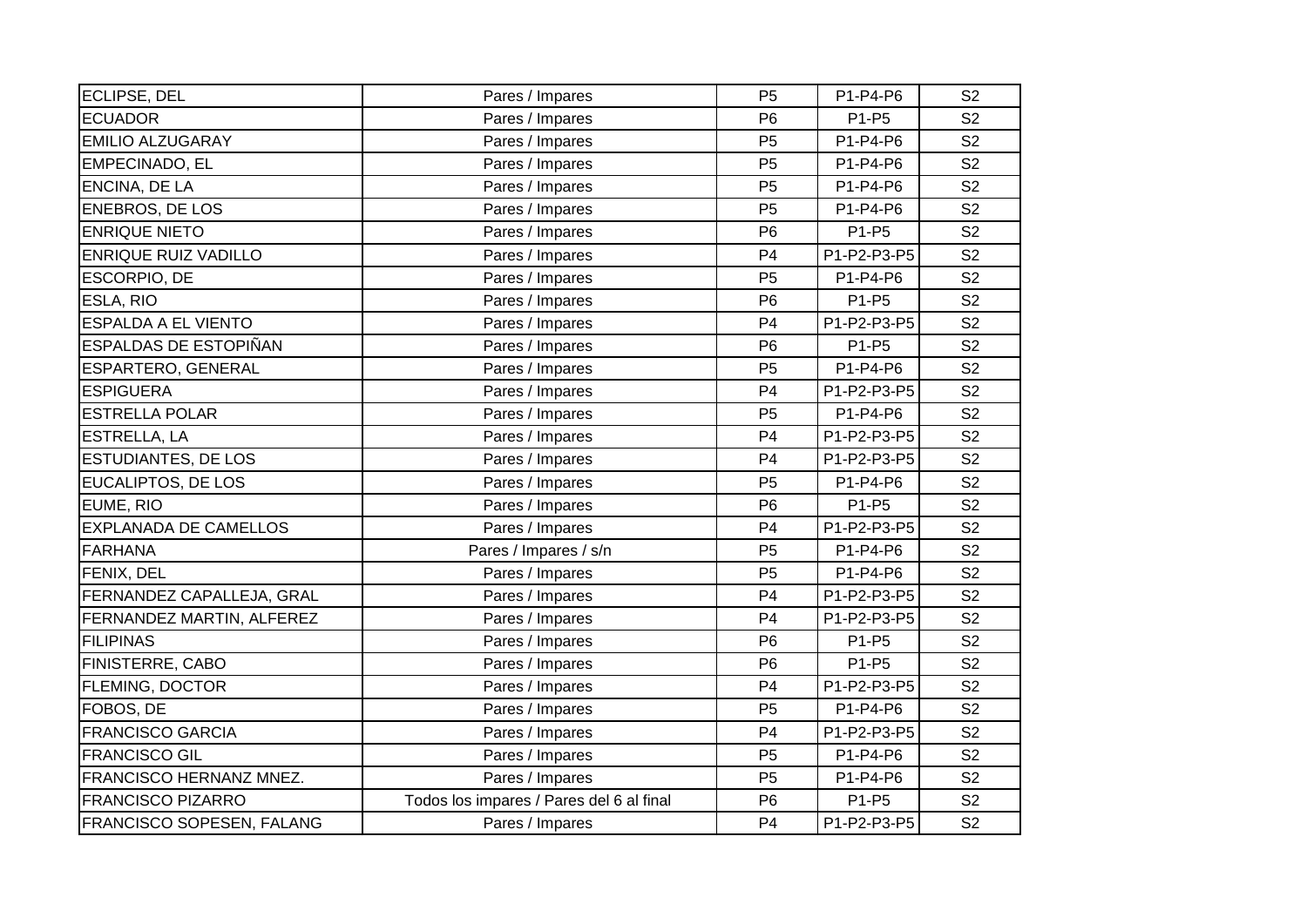| FRANCISCO SORIANO, ALFERE       | Pares / Impares                                 | P <sub>4</sub> | P1-P2-P3-P5 | S <sub>2</sub> |
|---------------------------------|-------------------------------------------------|----------------|-------------|----------------|
| <b>FRANCISCO TORTOSA</b>        | Pares / Impares                                 | P <sub>5</sub> | P1-P4-P6    | S <sub>2</sub> |
| <b>FUCSIAS, DE LAS</b>          | Pares / Impares                                 | P <sub>5</sub> | P1-P4-P6    | S <sub>2</sub> |
| FUEGO, DEL                      | Pares / Impares                                 | P <sub>5</sub> | P1-P4-P6    | S <sub>2</sub> |
| GAETA, DE                       | Pares / Impares                                 | P <sub>4</sub> | P1-P2-P3-P5 | S <sub>2</sub> |
| <b>GANIMEDES, DE</b>            | Pares / Impares                                 | P <sub>5</sub> | P1-P4-P6    | S <sub>2</sub> |
| <b>GARCIA CABRELLES</b>         | Todos los pares e impares del 13 al final       | P <sub>6</sub> | P1-P5       | S <sub>2</sub> |
| <b>GARCIA MARGALLO, GENERAL</b> | Pares del 18 al final / Impares del 16 al final | P <sub>6</sub> | P1-P5       | S <sub>2</sub> |
| GARCILASO DE LA VEGA, POE       | Pares / Impares                                 | P <sub>4</sub> | P1-P2-P3-P5 | S <sub>2</sub> |
| GARELLANO, DE                   | Pares / Impares                                 | P <sub>4</sub> | P1-P2-P3-P5 | S <sub>2</sub> |
| GATA, CABO                      | Pares / Impares                                 | P <sub>6</sub> | P1-P5       | S <sub>2</sub> |
| <b>GEMINIS, DE</b>              | Pares / Impares                                 | P <sub>5</sub> | P1-P4-P6    | S <sub>2</sub> |
| <b>GENIL, RIO</b>               | Pares / Impares                                 | P <sub>6</sub> | P1-P5       | S <sub>2</sub> |
| <b>GERANIOS, DE LOS</b>         | Pares / Impares                                 | P <sub>5</sub> | P1-P4-P6    | S <sub>2</sub> |
| <b>GIRASOLES, DE LOS</b>        | Pares / Impares                                 | P <sub>5</sub> | P1-P4-P6    | S <sub>2</sub> |
| <b>GLADIOLOS, DE LOS</b>        | Pares / Impares                                 | P <sub>5</sub> | P1-P4-P6    | S <sub>2</sub> |
| <b>GLOXINIAS, DE LAS</b>        | Pares / Impares                                 | P <sub>5</sub> | P1-P4-P6    | S <sub>2</sub> |
| <b>GONZALO HERRANZ</b>          | Pares / Impares                                 | P <sub>4</sub> | P1-P2-P3-P5 | S <sub>2</sub> |
| GOTARREDONA, TENIENTE GEN       | Pares / Impares                                 | P <sub>4</sub> | P1-P2-P3-P5 | S <sub>2</sub> |
| <b>GRAN CAPITAN</b>             | Pares del 16 al final / Impares del 15 al final | P <sub>6</sub> | P1-P5       | S <sub>2</sub> |
| GRANADO, DEL                    | Pares / Impares                                 | P <sub>5</sub> | P1-P4-P6    | S <sub>2</sub> |
| <b>GRANITO</b>                  | Pares / Impares                                 | P <sub>6</sub> | P1-P5       | S <sub>2</sub> |
| <b>GRAVELINAS</b>               | Pares / Impares                                 | P <sub>4</sub> | P1-P2-P3-P5 | S <sub>2</sub> |
| <b>GUADALETE, RIO</b>           | Pares / Impares                                 | P <sub>6</sub> | P1-P5       | S <sub>2</sub> |
| <b>GUADALHORCE, RIO</b>         | Pares / Impares                                 | P <sub>6</sub> | P1-P5       | S <sub>2</sub> |
| <b>GUADALIMAR, RIO</b>          | Pares / Impares                                 | P <sub>6</sub> | P1-P5       | S <sub>2</sub> |
| <b>GUADALQUIVIR, RIO</b>        | Pares / Impares                                 | P <sub>6</sub> | P1-P5       | S <sub>2</sub> |
| GUADIANA, RIO                   | Pares / Impares                                 | P <sub>6</sub> | P1-P5       | S <sub>2</sub> |
| <b>GUATEMALA</b>                | Pares / Impares                                 | P <sub>6</sub> | P1-P5       | S <sub>2</sub> |
| <b>GUAYANA</b>                  | Pares / Impares                                 | P <sub>6</sub> | P1-P5       | S <sub>2</sub> |
| <b>HAIFA</b>                    | Pares / Impares                                 | P <sub>6</sub> | P1-P5       | S <sub>2</sub> |
| <b>HAITI</b>                    | Pares / Impares                                 | P <sub>6</sub> | P1-P5       | S <sub>2</sub> |
| HAYA, COMANDANTE                | Pares / Impares                                 | P <sub>6</sub> | P1-P5       | S <sub>2</sub> |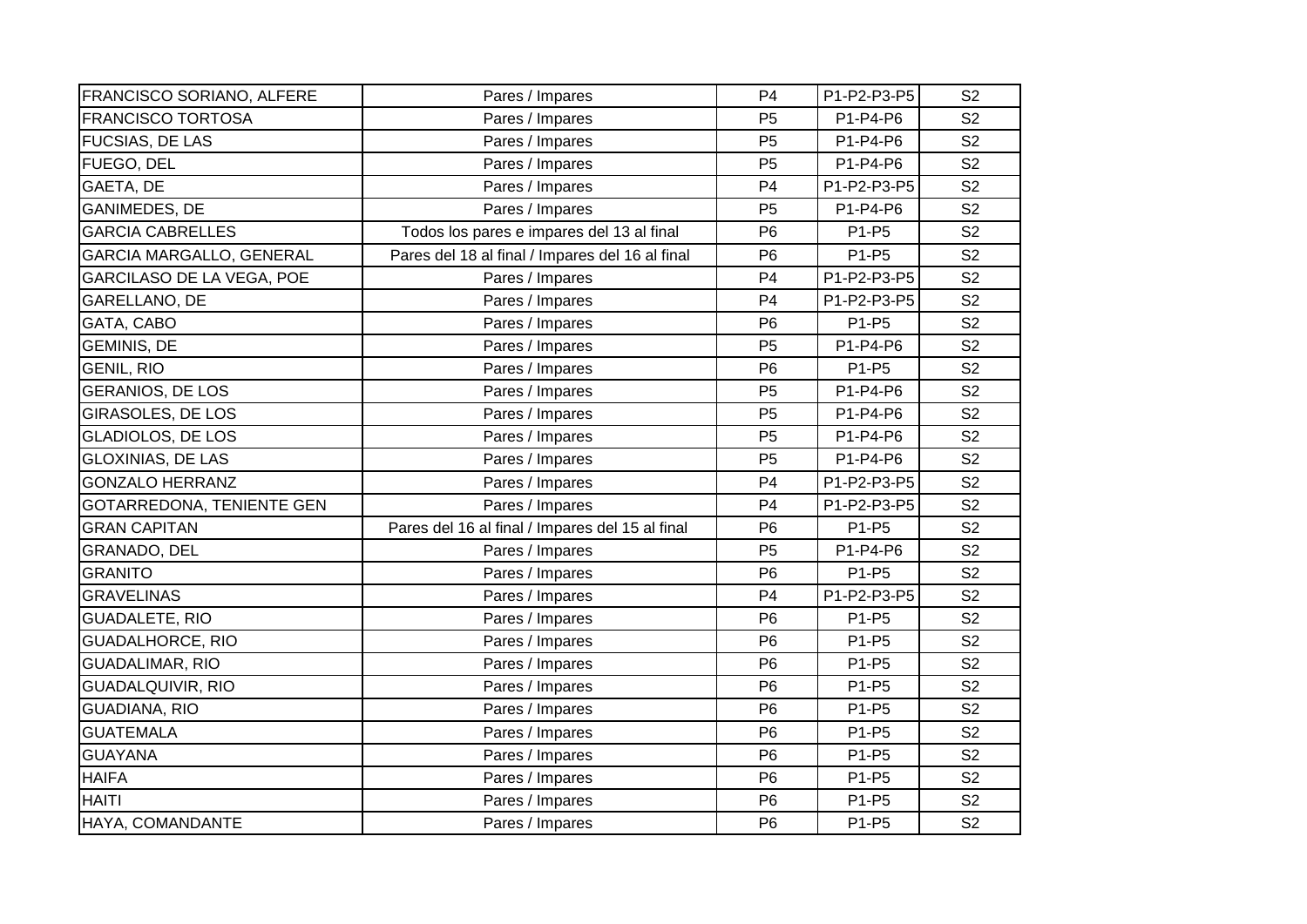| <b>HEBRON</b>                   | Pares / Impares                           | P <sub>6</sub> | P1-P5       | S <sub>2</sub> |
|---------------------------------|-------------------------------------------|----------------|-------------|----------------|
| <b>HELECHOS, DE LOS</b>         | Pares / Impares                           | P <sub>5</sub> | P1-P4-P6    | S <sub>2</sub> |
| HERCULES, DE                    | Pares / Impares                           | P <sub>5</sub> | P1-P4-P6    | S <sub>2</sub> |
| <b>HERMANA EUCARISTIA</b>       | Pares / Impares                           | P <sub>6</sub> | P1-P5       | S <sub>2</sub> |
| <b>HIDALGO DE CISNEROS</b>      | Pares / Impares                           | P <sub>6</sub> | P1-P5       | S <sub>2</sub> |
| <b>HIDRA</b>                    | Pares / Impares                           | P <sub>5</sub> | P1-P4-P6    | S <sub>2</sub> |
| <b>HIDUM</b>                    | Pares / Impares                           | P <sub>5</sub> | P1-P4-P6    | S <sub>2</sub> |
| HIEDRAS, DE LAS                 | Pares / Impares                           | P <sub>5</sub> | P1-P4-P6    | S <sub>2</sub> |
| HIGUERA, DE LA                  | Pares / Impares                           | P <sub>5</sub> | P1-P4-P6    | S <sub>2</sub> |
| <b>HONDURAS</b>                 | Pares / Impares                           | P <sub>6</sub> | P1-P5       | S <sub>2</sub> |
| <b>HORCAS COLORADAS</b>         | Pares / Impares                           | P <sub>6</sub> | P1-P5       | S <sub>2</sub> |
| <b>HORCAS COLORADAS-A</b>       | Pares / Impares                           | P <sub>6</sub> | P1-P5       | S <sub>2</sub> |
| HUERTA DE PIMENTEL, DE LA       | Pares / Impares                           | P <sub>5</sub> | P1-P4-P6    | S <sub>2</sub> |
| <b>HUERTA VALENCIA</b>          | Impares                                   | P <sub>6</sub> | P1-P5       | S <sub>2</sub> |
| <b>HUERTAS DE HIDUM</b>         | Pares / Impares                           | P <sub>5</sub> | P1-P4-P6    | S <sub>2</sub> |
| <b>IBAÑEZ MARIN</b>             | Impares del 99 al final                   | P <sub>5</sub> | P1-P4-P6    | S <sub>2</sub> |
| <b>IBAÑEZ MARIN</b>             | Pares del 46 al final                     | P <sub>6</sub> | P1-P5       | S <sub>2</sub> |
| <b>IBERPUERTO</b>               | Pares / Impares                           | P <sub>5</sub> | P1-P4-P6    | S <sub>2</sub> |
| <b>INDIA</b>                    | Pares / Impares                           | P <sub>4</sub> | P1-P2-P3-P5 | S <sub>2</sub> |
| <b>INFANTERIA</b>               | Todos los impares / Pares del 24 al final | P <sub>6</sub> | P1-P5       | S <sub>2</sub> |
| ING. DROCTOVEO CASTAÑON         | Pares / Impares                           | P <sub>5</sub> | P1-P4-P6    | S <sub>2</sub> |
| ING. FRANCISCO CARCAÑO          | Pares / Impares                           | P <sub>5</sub> | P1-P4-P6    | S <sub>2</sub> |
| <b>INGENIERO JOAQUIN BARCO</b>  | Pares / Impares                           | P <sub>5</sub> | P1-P4-P6    | S <sub>2</sub> |
| <b>INGENIERO MANUEL BECERRA</b> | Pares / Impares                           | P <sub>5</sub> | P1-P4-P6    | S <sub>2</sub> |
| <b>IRIARTE, DE</b>              | Pares / Impares                           | P <sub>4</sub> | P1-P2-P3-P5 | S <sub>2</sub> |
| <b>ISLA DE ISABEL II</b>        | Pares / Impares                           | P <sub>6</sub> | P1-P5       | S <sub>2</sub> |
| <b>ISLA DEL CONGRESO</b>        | Pares / Impares                           | P <sub>6</sub> | P1-P5       | S <sub>2</sub> |
| <b>ISLA DEL REY</b>             | Pares / Impares                           | P <sub>6</sub> | P1-P5       | S <sub>2</sub> |
| <b>ISLAS MARQUESAS, DE LAS</b>  | Pares / Impares                           | P <sub>6</sub> | P1-P5       | S <sub>2</sub> |
| J. ANTONIO PACHECO-GARCIA       | Pares / Impares                           | P <sub>5</sub> | P1-P4-P6    | S <sub>2</sub> |
| JACINTOS, DE LOS                | Pares / Impares                           | P <sub>5</sub> | P1-P4-P6    | S <sub>2</sub> |
| <b>JAFFA</b>                    | Pares / Impares                           | P <sub>6</sub> | P1-P5       | S <sub>2</sub> |
| <b>JAIME FERRANZ</b>            | Pares / Impares                           | P <sub>6</sub> | P1-P5       | S <sub>2</sub> |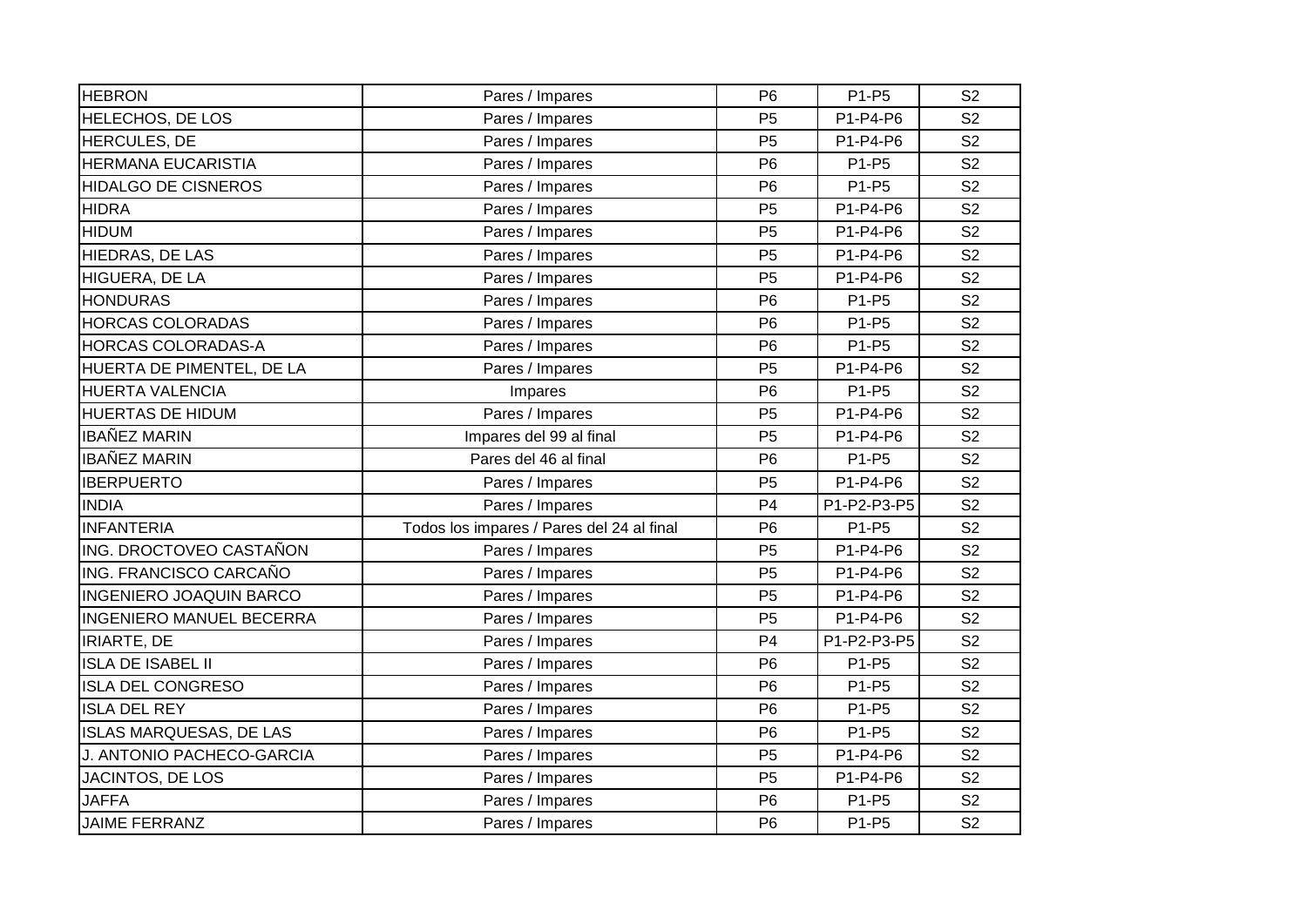| JAMAICA, DE                   | Pares / Impares | P <sub>6</sub> | P1-P5       | S <sub>2</sub> |
|-------------------------------|-----------------|----------------|-------------|----------------|
| <b>JAPON</b>                  | Pares / Impares | P <sub>4</sub> | P1-P2-P3-P5 | S <sub>2</sub> |
| <b>JARDIN VALENCIANO</b>      | Pares / Impares | P <sub>5</sub> | P1-P4-P6    | S <sub>2</sub> |
| JAZMINES, DE LOS              | Pares / Impares | P <sub>5</sub> | P1-P4-P6    | S <sub>2</sub> |
| JERICO, DE                    | Pares / Impares | P <sub>6</sub> | P1-P5       | S <sub>2</sub> |
| <b>JERUSALEN</b>              | Pares / Impares | P <sub>6</sub> | P1-P5       | S <sub>2</sub> |
| <b>JORGE JUAN</b>             | Pares / Impares | P <sub>4</sub> | P1-P2-P3-P5 | S <sub>2</sub> |
| JOSE ANDUJAR AMATE            | Pares / Impares | P <sub>5</sub> | P1-P4-P6    | S <sub>2</sub> |
| JOSE ANTONIO SAINZ            | Pares / Impares | P <sub>4</sub> | P1-P2-P3-P5 | S <sub>2</sub> |
| JOSE CADARSO, POETA           | Pares / Impares | P <sub>4</sub> | P1-P2-P3-P5 | S <sub>2</sub> |
| JOSE MANRIQUE, POETA          | Pares / Impares | P <sub>4</sub> | P1-P2-P3-P5 | S <sub>2</sub> |
| <b>JOSE MARIA ANTON</b>       | Pares / Impares | P <sub>5</sub> | P1-P4-P6    | S <sub>2</sub> |
| <b>JOSE MARIA PANIAGUA</b>    | Pares / Impares | P <sub>4</sub> | P1-P2-P3-P5 | S <sub>2</sub> |
| <b>JUAN DE GARAY</b>          | Pares / Impares | P <sub>6</sub> | P1-P5       | S <sub>2</sub> |
| <b>JUAN GARCES</b>            | Pares / Impares | P <sub>4</sub> | P1-P2-P3-P5 | S <sub>2</sub> |
| <b>JUAN GUERRERO ZAMORA</b>   | Pares / Impares | P <sub>6</sub> | P1-P5       | S <sub>2</sub> |
| <b>JUAN MIGUEL</b>            | Pares / Impares | P <sub>5</sub> | P1-P4-P6    | S <sub>2</sub> |
| <b>JUAN SEBASTIAN ELCANO</b>  | Pares / Impares | P <sub>5</sub> | P1-P4-P6    | S <sub>2</sub> |
| JUCAR, RIO                    | Pares / Impares | P <sub>6</sub> | P1-P5       | S <sub>2</sub> |
| <b>JULIO ROMERO DE TORRES</b> | Pares / Impares | P <sub>4</sub> | P1-P2-P3-P5 | S <sub>2</sub> |
| <b>JULIO RUIZ DE ALDA</b>     | Pares / Impares | P <sub>4</sub> | P1-P2-P3-P5 | S <sub>2</sub> |
| <b>JULIO VERNE</b>            | Pares / Impares | P <sub>4</sub> | P1-P2-P3-P5 | S <sub>2</sub> |
| JUPITER, DE                   | Pares / Impares | P <sub>5</sub> | P1-P4-P6    | S <sub>2</sub> |
| JUVENTUD, DE LA               | Pares / Impares | P <sub>4</sub> | P1-P2-P3-P5 | S <sub>2</sub> |
| LA HISPANIDAD                 | Pares / Impares | P <sub>6</sub> | P1-P5       | S <sub>2</sub> |
| LA LIBERTAD, DE               | Pares / Impares | P <sub>4</sub> | P1-P2-P3-P5 | S <sub>2</sub> |
| LA MARTINICA                  | Pares / Impares | P <sub>6</sub> | P1-P5       | S <sub>2</sub> |
| LA NIÑA                       | Pares / Impares | P <sub>5</sub> | P1-P4-P6    | S <sub>2</sub> |
| <b>LA PINTA</b>               | Pares / Impares | P <sub>5</sub> | P1-P4-P6    | S <sub>2</sub> |
| LA SALUD                      | Pares / Impares | P <sub>4</sub> | P1-P2-P3-P5 | S <sub>2</sub> |
| LA SANTA MARIA                | Pares / Impares | P <sub>5</sub> | P1-P4-P6    | S <sub>2</sub> |
| LACASA, CORONELES             | Pares / Impares | P <sub>4</sub> | P1-P2-P3-P5 | S <sub>2</sub> |
| LANTANAS, DE LAS              | Pares / Impares | P <sub>5</sub> | P1-P4-P6    | S <sub>2</sub> |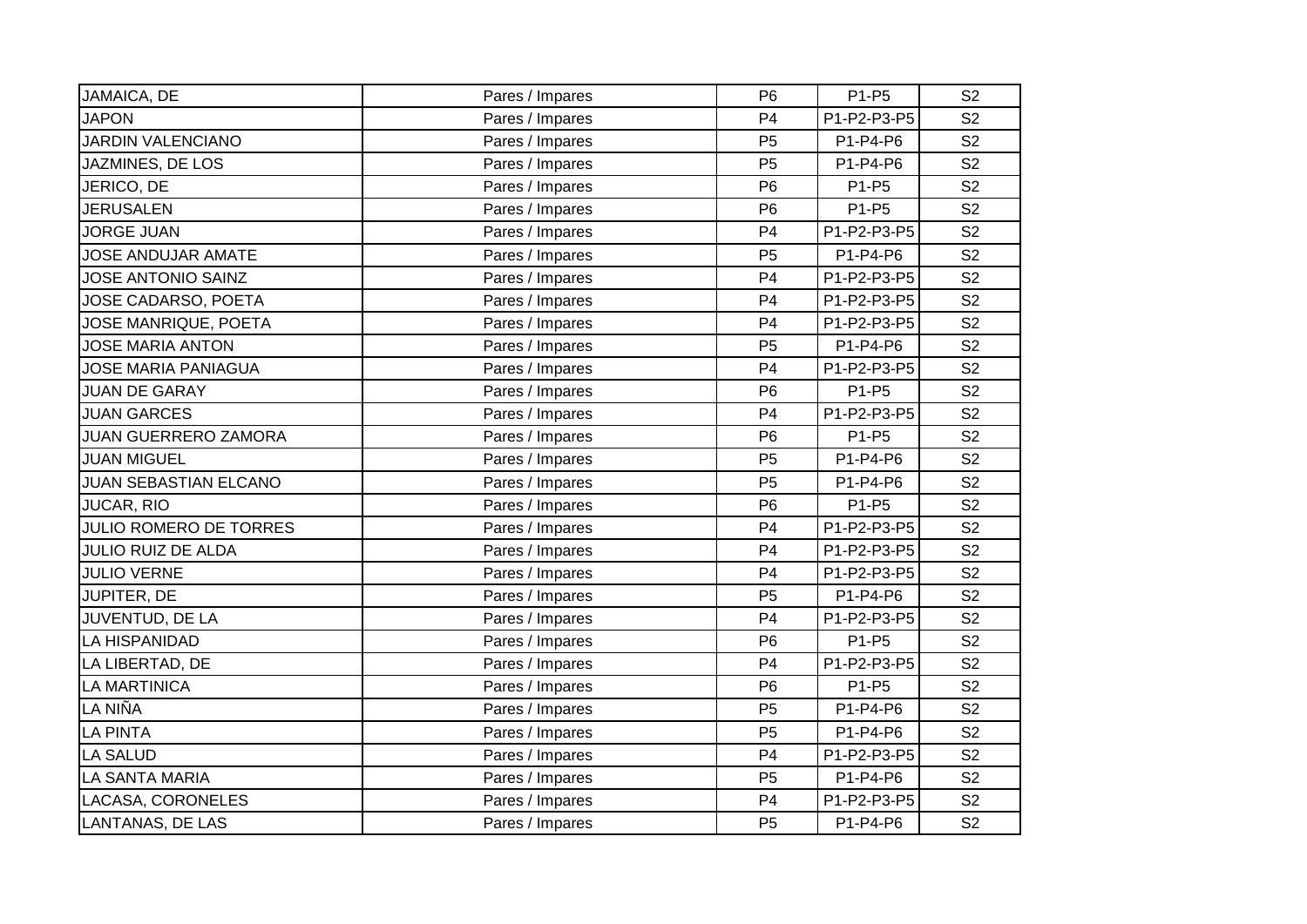| <b>LARACHE</b>               | Pares / Impares                         | P <sub>5</sub> | P1-P4-P6    | S <sub>2</sub> |
|------------------------------|-----------------------------------------|----------------|-------------|----------------|
| LEDA, DE                     | Pares / Impares                         | P <sub>5</sub> | P1-P4-P6    | S <sub>2</sub> |
| LEGAZPI                      | Pares / Impares                         | P <sub>6</sub> | P1-P5       | S <sub>2</sub> |
| LEO, DE                      | Pares / Impares                         | P <sub>5</sub> | P1-P4-P6    | S <sub>2</sub> |
| LEONITIS, DE LAS             | Pares / Impares                         | P <sub>5</sub> | P1-P4-P6    | S <sub>2</sub> |
| LEPANTO                      | Pares / Impares                         | P <sub>6</sub> | P1-P5       | S <sub>2</sub> |
| LIBRA, DE                    | Pares / Impares                         | P <sub>5</sub> | P1-P4-P6    | S <sub>2</sub> |
| LILAS, DE LAS                | Pares / Impares                         | P <sub>5</sub> | P1-P4-P6    | S <sub>2</sub> |
| LIMONERO, DEL                | Pares / Impares                         | P <sub>5</sub> | P1-P4-P6    | S <sub>2</sub> |
| LINARIAS, DE LAS             | Pares / Impares                         | P <sub>5</sub> | P1-P4-P6    | S <sub>2</sub> |
| LUCANO                       | Pares / Impares                         | P <sub>4</sub> | P1-P2-P3-P5 | S <sub>2</sub> |
| LUIS DE OSTARIZ              | Pares del 2 al 10 / Impares nº 1 y nº 3 | P <sub>4</sub> | P1-P2-P3-P5 | S <sub>2</sub> |
| LUIS GARCIA-ALIX FDEZ.       | Pares / Impares                         | P <sub>5</sub> | P1-P4-P6    | S <sub>2</sub> |
| <b>LUIS LACAL GARCIA</b>     | Pares / Impares                         | P <sub>5</sub> | P1-P4-P6    | S <sub>2</sub> |
| <b>LUIS MOLINI</b>           | Pares / Impares                         | P <sub>5</sub> | P1-P4-P6    | S <sub>2</sub> |
| LUIS VAZ CAMOES, DE          | Pares / Impares                         | P <sub>4</sub> | P1-P2-P3-P5 | S <sub>2</sub> |
| LUNA, DE LA                  | Pares / Impares                         | P <sub>5</sub> | P1-P4-P6    | S <sub>2</sub> |
| M. DOLORES SEGARRA           | Pares / Impares                         | P <sub>5</sub> | P1-P4-P6    | S <sub>2</sub> |
| <b>MAANAN BENAISA</b>        | Pares / Impares                         | P <sub>5</sub> | P1-P4-P6    | S <sub>2</sub> |
| MACHICHACO, CABO             | Pares / Impares                         | P <sub>6</sub> | P1-P5       | S <sub>2</sub> |
| <b>MADRID</b>                | Pares / Impares / s/n                   | P <sub>4</sub> | P1-P2-P3-P5 | S <sub>2</sub> |
| <b>MAGALLANES</b>            | Pares / Impares                         | P <sub>6</sub> | P1-P5       | S <sub>2</sub> |
| MAGNOLIAS, DE LAS            | Pares / Impares                         | P <sub>5</sub> | P1-P4-P6    | S <sub>2</sub> |
| MALVONES, DE LOS             | Pares / Impares                         | P <sub>5</sub> | P1-P4-P6    | S <sub>2</sub> |
| <b>MANUEL LATORRE PASTOR</b> | Pares / Impares                         | P <sub>5</sub> | P1-P4-P6    | S <sub>2</sub> |
| MANUEL SALVADOR              | Pares / Impares                         | P <sub>4</sub> | P1-P2-P3-P5 | S <sub>2</sub> |
| MANZANARES, RIO              | Pares / Impares                         | P <sub>6</sub> | P1-P5       | S <sub>2</sub> |
| MANZANERA, GENERAL           | Pares / Impares                         | P <sub>4</sub> | P1-P2-P3-P5 | S <sub>2</sub> |
| <b>MAR MEDITERRANEO</b>      | Pares / Impares                         | P <sub>4</sub> | P1-P2-P3-P5 | S <sub>2</sub> |
| <b>MARIA CRISTINA</b>        | Pares / Impares                         | P <sub>6</sub> | P1-P5       | S <sub>2</sub> |
| <b>MARIANA PINEDA</b>        | Pares / Impares                         | P <sub>5</sub> | P1-P4-P6    | S <sub>2</sub> |
| MARINA, DE LA                | Pares / Impares / s/n                   | P <sub>5</sub> | P1-P4-P6    | S <sub>2</sub> |
| <b>MARMOL</b>                | Pares / Impares                         | P <sub>6</sub> | P1-P5       | S <sub>2</sub> |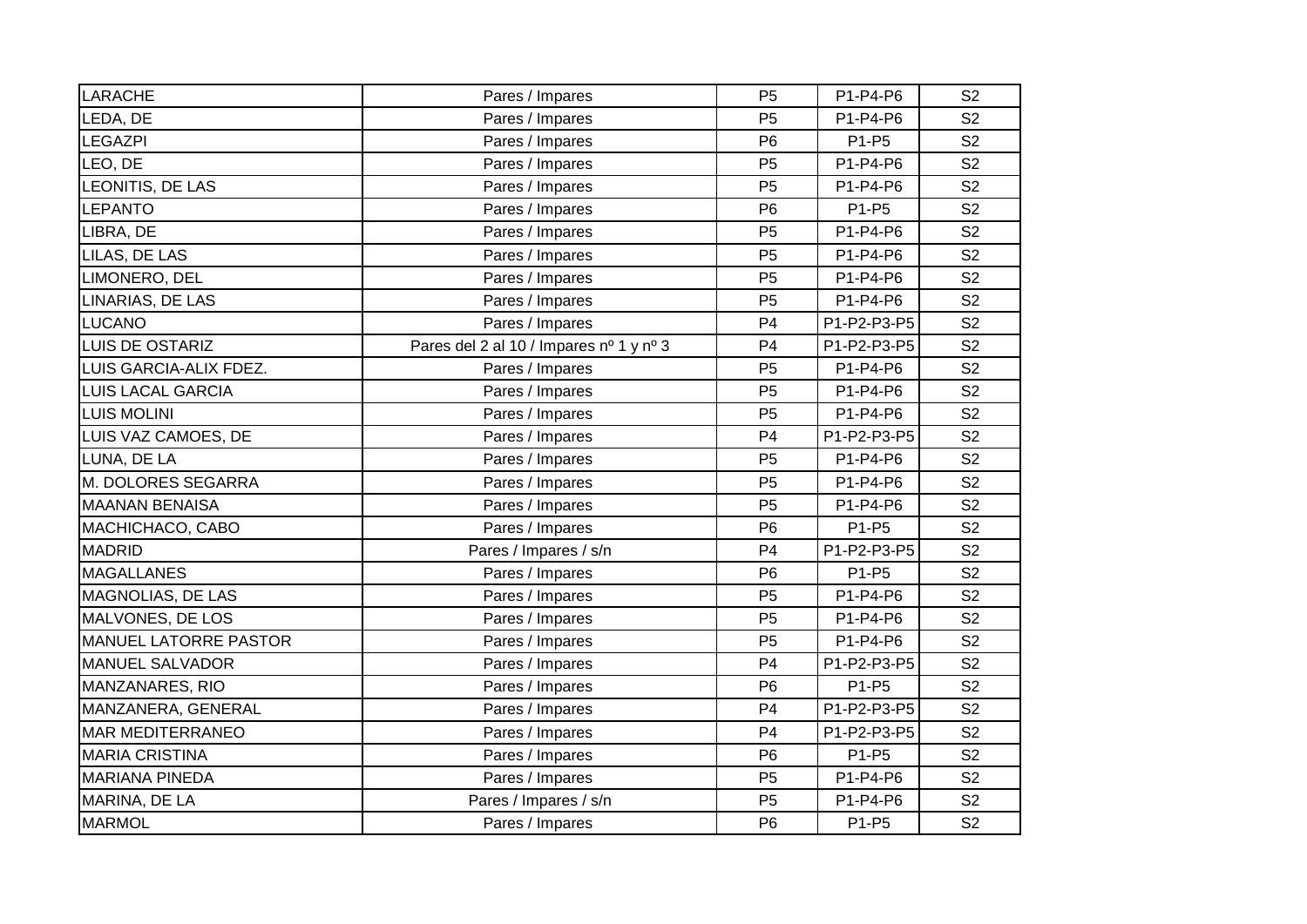| MARTE, DE                    | Pares / Impares                          | P <sub>5</sub> | P1-P4-P6    | S <sub>2</sub> |
|------------------------------|------------------------------------------|----------------|-------------|----------------|
| <b>MARTIN BOCANEGRA</b>      | Todos los pares / Impares del 9 al final | P <sub>6</sub> | P1-P5       | S <sub>2</sub> |
| <b>MARTIN Y MAMBLONA</b>     | Pares / Impares                          | P <sub>4</sub> | P1-P2-P3-P5 | S <sub>2</sub> |
| <b>MARTINEZ CAMPOS</b>       | Pares / Impares                          | P <sub>6</sub> | P1-P5       | S <sub>2</sub> |
| <b>MATIAS MONTERO</b>        | Pares / Impares                          | P <sub>6</sub> | P1-P5       | S <sub>2</sub> |
| <b>MAURICIO JALVO MILLAN</b> | Pares / Impares                          | P <sub>5</sub> | P1-P4-P6    | S <sub>2</sub> |
| <b>MAYORAZGO</b>             | Pares / Impares                          | P <sub>5</sub> | P1-P4-P6    | S <sub>2</sub> |
| <b>MEJICO</b>                | Pares / Impares                          | P <sub>6</sub> | P1-P5       | S <sub>2</sub> |
| MELIVEO, FALANGISTA          | Pares / Impares                          | P <sub>4</sub> | P1-P2-P3-P5 | S <sub>2</sub> |
| MERCADO DE LA VICTORIA       | Pares / Impares                          | P <sub>4</sub> | P1-P2-P3-P5 | S <sub>2</sub> |
| MERCURIO, DE                 | Pares / Impares                          | P <sub>5</sub> | P1-P4-P6    | S <sub>2</sub> |
| <b>MESONES</b>               | Pares / Impares                          | P <sub>4</sub> | P1-P2-P3-P5 | S <sub>2</sub> |
| MESONES-B                    | Pares / Impares                          | P <sub>4</sub> | P1-P2-P3-P5 | S <sub>2</sub> |
| MEZQUITA, DE LA              | Pares / Impares                          | P <sub>5</sub> | P1-P4-P6    | S <sub>2</sub> |
| MIGUEL VILLANUEVA            | Pares / Impares                          | P <sub>6</sub> | P1-P5       | S <sub>2</sub> |
| MIÑO, RIO                    | Pares / Impares                          | P <sub>6</sub> | P1-P5       | S <sub>2</sub> |
| <b>MIRA AL PUERTO</b>        | Pares / Impares                          | P <sub>4</sub> | P1-P2-P3-P5 | S <sub>2</sub> |
| MIRANDA, HERMANOS            | Pares / Impares                          | P <sub>4</sub> | P1-P2-P3-P5 | S <sub>2</sub> |
| MIRTOS, DE LOS               | Pares / Impares                          | P <sub>5</sub> | P1-P4-P6    | S <sub>2</sub> |
| <b>MIZAR</b>                 | Pares / Impares                          | P <sub>5</sub> | P1-P4-P6    | S <sub>2</sub> |
| MONTE, DEL                   | Pares / Impares                          | P <sub>4</sub> | P1-P2-P3-P5 | S <sub>2</sub> |
| MONTES TIRADO, TENIENTE      | Pares / Impares                          | P <sub>6</sub> | P1-P5       | S <sub>2</sub> |
| <b>MONUMENTAL</b>            | Pares / Impares                          | P <sub>4</sub> | P1-P2-P3-P5 | S <sub>2</sub> |
| MORALES MONTSERRAT, GRAL.    | Pares / Impares                          | P <sub>4</sub> | P1-P2-P3-P5 | S <sub>2</sub> |
| MOSCARDO, GENERAL            | Pares / Impares                          | P <sub>4</sub> | P1-P2-P3-P5 | S <sub>2</sub> |
| NALON, RIO                   | Pares / Impares                          | P <sub>6</sub> | P1-P5       | S <sub>2</sub> |
| NAO, CABO LA                 | Pares / Impares                          | P <sub>6</sub> | P1-P5       | S <sub>2</sub> |
| <b>NAPOLEON</b>              | Pares / Impares                          | P <sub>4</sub> | P1-P2-P3-P5 | S <sub>2</sub> |
| <b>NAPOLES</b>               | Pares / Impares                          | P <sub>4</sub> | P1-P2-P3-P5 | S <sub>2</sub> |
| NAPOLES, DE LOS              | Pares / Impares                          | P <sub>5</sub> | P1-P4-P6    | S <sub>2</sub> |
| NARANJO, DEL                 | Pares / Impares                          | P <sub>5</sub> | P1-P4-P6    | S <sub>2</sub> |
| NARCISO, DE LOS              | Pares / Impares                          | P <sub>5</sub> | P1-P4-P6    | S <sub>2</sub> |
| NARDOS, DE LOS               | Pares / Impares                          | P <sub>5</sub> | P1-P4-P6    | S <sub>2</sub> |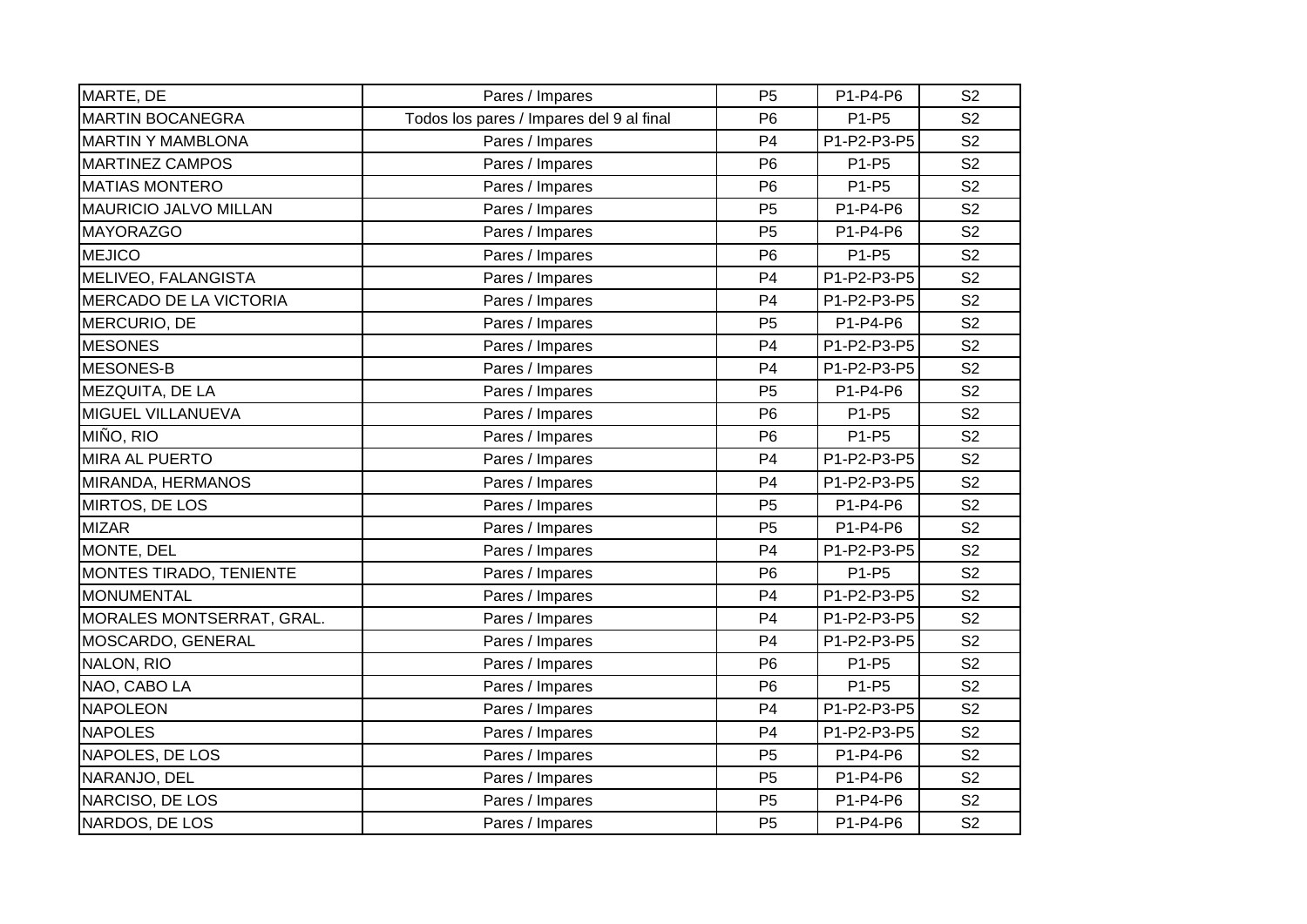| NAVAS, LAS                | Pares / Impares | P <sub>4</sub> | P1-P2-P3-P5 | S <sub>2</sub> |
|---------------------------|-----------------|----------------|-------------|----------------|
| NEGRETE, ACERA DE         | Pares / Impares | P <sub>6</sub> | P1-P5       | S <sub>2</sub> |
| NEPTUNO, DE               | Pares / Impares | P <sub>5</sub> | P1-P4-P6    | S <sub>2</sub> |
| NEREIDA, DE               | Pares / Impares | P <sub>5</sub> | P1-P4-P6    | S <sub>2</sub> |
| NERVION, RIO              | Pares / Impares | P <sub>6</sub> | P1-P5       | S <sub>2</sub> |
| <b>NICARAGUA</b>          | Pares / Impares | P <sub>6</sub> | P1-P5       | S <sub>2</sub> |
| NUÑEZ DE BALBOA           | Pares / Impares | P <sub>5</sub> | P1-P4-P6    | S <sub>2</sub> |
| OCEANIA, DE               | Pares / Impares | P4             | P1-P2-P3-P5 | S <sub>2</sub> |
| ODIEL, RIO                | Pares / Impares | P <sub>6</sub> | P1-P5       | S <sub>2</sub> |
| <b>ONESIMO REDONDO</b>    | Pares / Impares | P <sub>4</sub> | P1-P2-P3-P5 | S <sub>2</sub> |
| ORAN, DE                  | Pares / Impares | P <sub>4</sub> | P1-P2-P3-P5 | S <sub>2</sub> |
| <b>ORION</b>              | Pares / Impares | P <sub>5</sub> | P1-P4-P6    | S <sub>2</sub> |
| <b>OSA MAYOR</b>          | Pares / Impares | P <sub>5</sub> | P1-P4-P6    | S <sub>2</sub> |
| <b>OSA MENOR</b>          | Pares / Impares | P <sub>5</sub> | P1-P4-P6    | S <sub>2</sub> |
| <b>OTUMBA</b>             | Pares / Impares | P <sub>4</sub> | P1-P2-P3-P5 | S <sub>2</sub> |
| PADRE BENITO FEIJOO, DEL  | Pares / Impares | P <sub>4</sub> | P1-P2-P3-P5 | S <sub>2</sub> |
| PADRE OSES, DEL           | Pares / Impares | P <sub>4</sub> | P1-P2-P3-P5 | S <sub>2</sub> |
| <b>PALAFOX</b>            | Pares / Impares | P <sub>6</sub> | P1-P5       | S <sub>2</sub> |
| PALMERAS, DE LAS          | Pares / Impares | P <sub>5</sub> | P1-P4-P6    | S <sub>2</sub> |
| PALOS, CABO               | Pares / Impares | P <sub>6</sub> | P1-P5       | S <sub>2</sub> |
| <b>PANAMA</b>             | Pares / Impares | P <sub>6</sub> | P1-P5       | S <sub>2</sub> |
| PANDORA, DE               | Pares / Impares | P <sub>5</sub> | P1-P4-P6    | S <sub>2</sub> |
| PARAGUAY                  | Pares / Impares | P <sub>6</sub> | P1-P5       | S <sub>2</sub> |
| PARALELA AL SOL           | Pares / Impares | P <sub>4</sub> | P1-P2-P3-P5 | S <sub>2</sub> |
| PASCUAL VERDU             | Pares / Impares | P <sub>5</sub> | P1-P4-P6    | S <sub>2</sub> |
| PASIONARIAS, DE LAS       | Pares / Impares | P <sub>5</sub> | P1-P4-P6    | S <sub>2</sub> |
| PATIO DEL CURA, DEL       | Pares / Impares | P <sub>4</sub> | P1-P2-P3-P5 | S <sub>2</sub> |
| PATIO FLORIDO             | Pares / Impares | P <sub>5</sub> | P1-P4-P6    | S <sub>2</sub> |
| PATIO MONTES              | Pares / Impares | P <sub>5</sub> | P1-P4-P6    | S <sub>2</sub> |
| PATIO VERA                | Pares / Impares | P <sub>6</sub> | P1-P5       | S <sub>2</sub> |
| <b>PAVIA</b>              | Pares / Impares | P <sub>4</sub> | P1-P2-P3-P5 | S <sub>2</sub> |
| PEDRO AFAN DE RIVERA      | Pares / Impares | P <sub>5</sub> | P1-P4-P6    | S <sub>2</sub> |
| PEDRO AVELLANEDA, FALANGI | Pares / Impares | P <sub>4</sub> | P1-P2-P3-P5 | S <sub>2</sub> |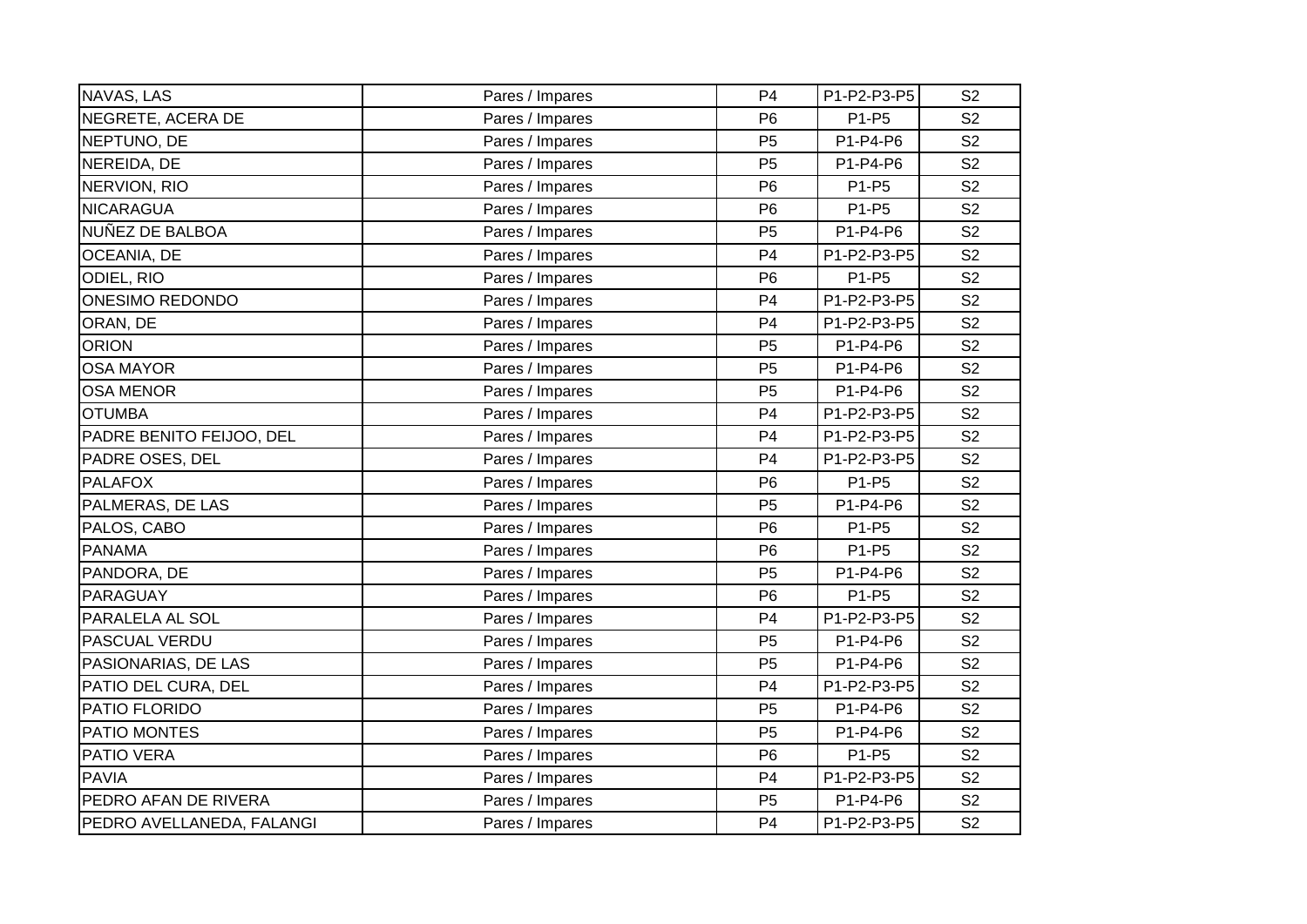| PEDRO DE ALVARADO         | Pares / Impares                          | P <sub>5</sub> | P1-P4-P6    | S <sub>2</sub> |
|---------------------------|------------------------------------------|----------------|-------------|----------------|
| PEDRO DE MENDOZA          | Impares del 1 al 7                       | P <sub>5</sub> | P1-P4-P6    | S <sub>2</sub> |
| PEDRO DE MENDOZA          | Todos los pares / Impares del 9 al final | P <sub>6</sub> | P1-P5       | S <sub>2</sub> |
| PEDRO DE VALDIVIA         | Pares / Impares                          | P <sub>6</sub> | P1-P5       | S <sub>2</sub> |
| PEDRO DIAZ, PATIO DE      | Pares / Impares                          | P <sub>6</sub> | P1-P5       | S <sub>2</sub> |
| PEDRO MADRIGAL, FALANGIST | Pares / Impares                          | P <sub>4</sub> | P1-P2-P3-P5 | S <sub>2</sub> |
| PEDRO SANCHEZ, PATRON     | Pares / Impares                          | P <sub>6</sub> | P1-P5       | S <sub>2</sub> |
| <b>PEGASO</b>             | Pares / Impares                          | P <sub>5</sub> | P1-P4-P6    | S <sub>2</sub> |
| PENACHOS, DE LOS          | Pares / Impares                          | P <sub>5</sub> | P1-P4-P6    | S <sub>2</sub> |
| <b>PENICILINA</b>         | Pares / Impares                          | P <sub>4</sub> | P1-P2-P3-P5 | S <sub>2</sub> |
| PENSAMIENTOS, DE LOS      | Pares / Impares                          | P <sub>5</sub> | P1-P4-P6    | S <sub>2</sub> |
| PEÑON DE VELEZ            | Pares / Impares                          | P <sub>5</sub> | P1-P4-P6    | S <sub>2</sub> |
| PEONIAS, DE LAS           | Pares / Impares                          | P <sub>5</sub> | P1-P4-P6    | S <sub>2</sub> |
| PEREZ OSES, FALANGISTA    | Pares / Impares                          | P <sub>4</sub> | P1-P2-P3-P5 | S <sub>2</sub> |
| PEREZ PEREZ, CADETE       | Pares / Impares                          | P <sub>4</sub> | P1-P2-P3-P5 | S <sub>2</sub> |
| <b>PERSEO</b>             | Pares / Impares                          | P <sub>5</sub> | P1-P4-P6    | S <sub>2</sub> |
| PERU                      | Pares / Impares                          | P <sub>6</sub> | P1-P5       | S <sub>2</sub> |
| PETUNIAS, DE LAS          | Pares / Impares                          | P <sub>5</sub> | $P1-P4-P6$  | S <sub>2</sub> |
| PEZZI BARRACA-ARBUCIAS    | Pares / Impares                          | P <sub>4</sub> | P1-P2-P3-P5 | S <sub>2</sub> |
| PEZZI BARRACA, CADETE     | Pares / Impares                          | P <sub>4</sub> | P1-P2-P3-P5 | S <sub>2</sub> |
| PICASSO, GENERAL          | Pares / Impares                          | P <sub>6</sub> | P1-P5       | S <sub>2</sub> |
| PILAR MUÑOZ               | Pares / Impares                          | P <sub>5</sub> | P1-P4-P6    | S <sub>2</sub> |
| PINOS, DE LOS             | Pares / Impares                          | P <sub>5</sub> | P1-P4-P6    | S <sub>2</sub> |
| PINZON, CAPITANES         | Pares / Impares                          | P <sub>5</sub> | P1-P4-P6    | S <sub>2</sub> |
| PISCIS, DE                | Pares / Impares                          | P <sub>5</sub> | P1-P4-P6    | S <sub>2</sub> |
| PISUERGA, RIO             | Pares / Impares                          | P <sub>6</sub> | P1-P5       | S <sub>2</sub> |
| PLANETAS, DE LOS          | Pares / Impares                          | P <sub>5</sub> | P1-P4-P6    | S <sub>2</sub> |
| <b>PLEYADES</b>           | Pares / Impares                          | P <sub>5</sub> | P1-P4-P6    | S <sub>2</sub> |
| PLUMBAGOS, DE LOS         | Pares / Impares                          | P <sub>5</sub> | P1-P4-P6    | S <sub>2</sub> |
| PLUTON, DE                | Pares / Impares                          | P <sub>5</sub> | P1-P4-P6    | S <sub>2</sub> |
| <b>POLVORIN</b>           | Pares / Impares / s/n                    | P <sub>6</sub> | P1-P5       | S <sub>2</sub> |
| <b>PROYECTO</b>           | Pares / Impares                          | P <sub>6</sub> | P1-P5       | S <sub>2</sub> |
| <b>PTOLOMEO</b>           | Pares / Impares                          | P <sub>5</sub> | P1-P4-P6    | S <sub>2</sub> |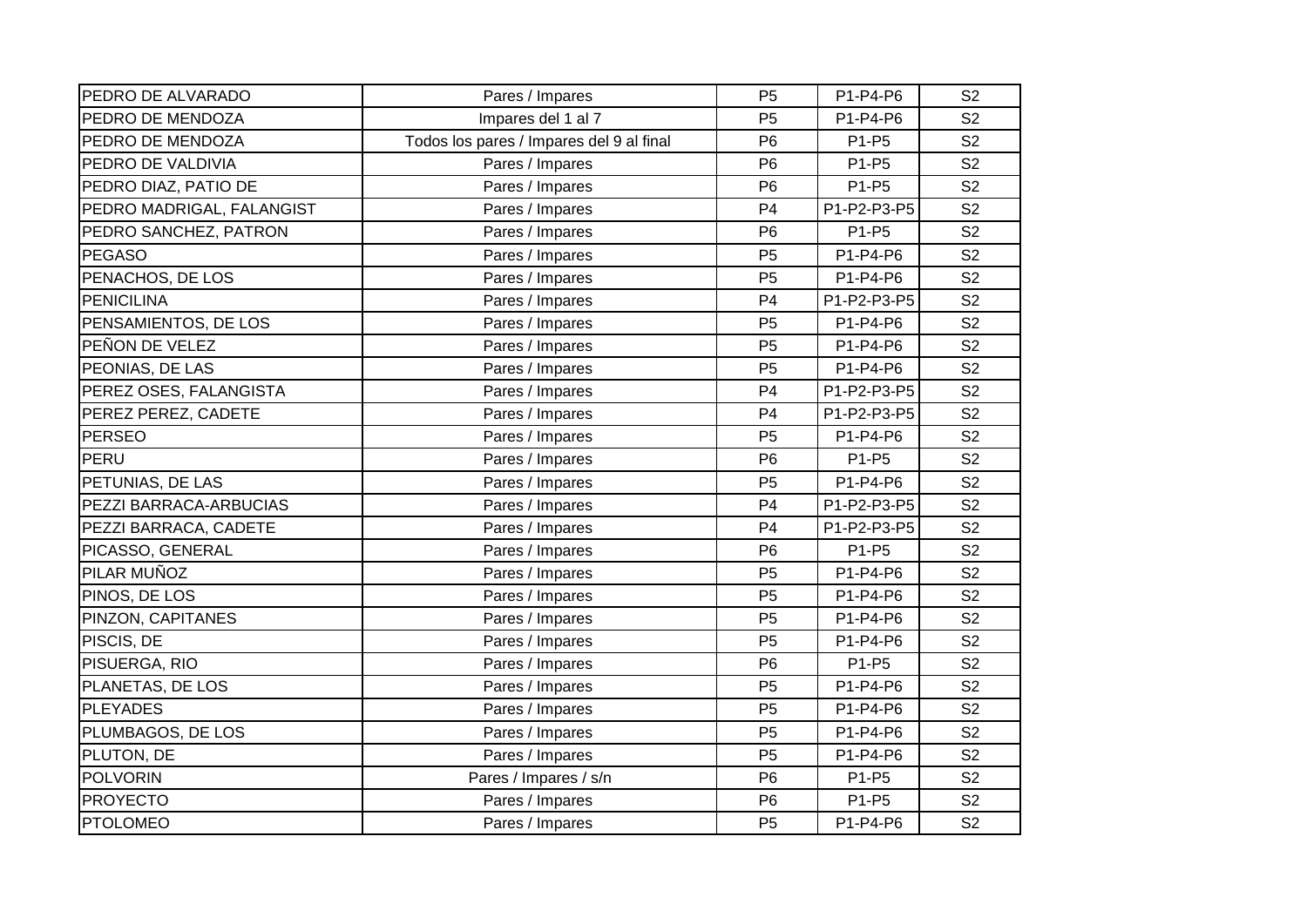| PUERTO RICO              | Pares / Impares                          | P <sub>6</sub> | P1-P5       | S <sub>2</sub> |
|--------------------------|------------------------------------------|----------------|-------------|----------------|
| PURISIMA CONCEPCION      | Pares / Impares                          | P <sub>5</sub> | P1-P4-P6    | S <sub>2</sub> |
| QUESADA, SARGENTO        | Pares / Impares                          | P <sub>5</sub> | P1-P4-P6    | S <sub>2</sub> |
| RAMIREZ DE MADRID        | Pares / Impares                          | P <sub>6</sub> | P1-P5       | S <sub>2</sub> |
| RAMIRO DE MAEZTU         | Todos los impares / Pares del 6 al final | P <sub>6</sub> | P1-P5       | S <sub>2</sub> |
| RAMIRO LOPEZ             | Pares / Impares                          | P <sub>6</sub> | P1-P5       | S <sub>2</sub> |
| RASTRO, EL               | Pares / Impares                          | P <sub>6</sub> | P1-P5       | S <sub>2</sub> |
| REA, DE                  | Pares / Impares                          | P <sub>5</sub> | P1-P4-P6    | S <sub>2</sub> |
| <b>REMONTA</b>           | Pares / Impares                          | P <sub>4</sub> | P1-P2-P3-P5 | S <sub>2</sub> |
| REMONTA, ESPALDAS        | Pares / Impares                          | P <sub>4</sub> | P1-P2-P3-P5 | S <sub>2</sub> |
| REPUBLICA DE SURINAM     | Pares / Impares                          | P <sub>6</sub> | P1-P5       | S <sub>2</sub> |
| REPUBLICA DOMINICANA     | Pares / Impares                          | P <sub>6</sub> | P1-P5       | S <sub>2</sub> |
| RICARDOS, GENERAL        | Pares / Impares                          | P <sub>6</sub> | P1-P5       | S <sub>2</sub> |
| <b>RIGEL</b>             | Pares / Impares                          | P <sub>5</sub> | P1-P4-P6    | S <sub>2</sub> |
| <b>RIO ADAJA</b>         | Pares / Impares                          | P <sub>6</sub> | P1-P5       | S <sub>2</sub> |
| <b>RIO DEVA</b>          | Pares / Impares                          | P <sub>6</sub> | P1-P5       | S <sub>2</sub> |
| <b>RIO MIERA</b>         | Pares / Impares                          | P <sub>6</sub> | P1-P5       | S <sub>2</sub> |
| <b>RIO MIJARES</b>       | Pares / Impares                          | P <sub>6</sub> | P1-P5       | S <sub>2</sub> |
| <b>RIO PAS</b>           | Pares / Impares                          | P <sub>6</sub> | P1-P5       | S <sub>2</sub> |
| <b>RIO SALOR</b>         | Pares / Impares                          | P <sub>6</sub> | P1-P5       | S <sub>2</sub> |
| <b>RIO SELLA</b>         | Pares / Impares                          | P <sub>6</sub> | P1-P5       | S <sub>2</sub> |
| <b>RIO TAMBRE</b>        | Pares / Impares                          | P <sub>6</sub> | P1-P5       | S <sub>2</sub> |
| <b>RIO VIAR</b>          | Pares / Impares                          | P <sub>6</sub> | P1-P5       | S <sub>2</sub> |
| RIOS, DE LOS             | Pares / Impares                          | P <sub>6</sub> | P1-P5       | S <sub>2</sub> |
| ROBLES, DE LOS           | Pares / Impares                          | P <sub>5</sub> | P1-P4-P6    | S <sub>2</sub> |
| RODRIGO DE TRIANA        | Pares / Impares                          | P <sub>4</sub> | P1-P2-P3-P5 | S <sub>2</sub> |
| ROLDAN GONZALEZ, ALFEREZ | Impares                                  | P <sub>6</sub> | P1-P5       | S <sub>2</sub> |
| <b>RONDA</b>             | Pares / Impares                          | P <sub>4</sub> | P1-P2-P3-P5 | S <sub>2</sub> |
| ROSAS, CABO DE           | Pares / Impares                          | P <sub>6</sub> | P1-P5       | S <sub>2</sub> |
| <b>ROSTROGORDO</b>       | Pares / Impares                          | P <sub>6</sub> | P1-P5       | S <sub>2</sub> |
| RUIZ RODRIGUEZ, CABO     | Pares / Impares                          | P <sub>4</sub> | P1-P2-P3-P5 | S <sub>2</sub> |
| SAGITARIO, DE            | Pares / Impares                          | P <sub>5</sub> | P1-P4-P6    | S <sub>2</sub> |
| SAMANIEGO, DE            | Pares / Impares                          | P <sub>4</sub> | P1-P2-P3-P5 | S <sub>2</sub> |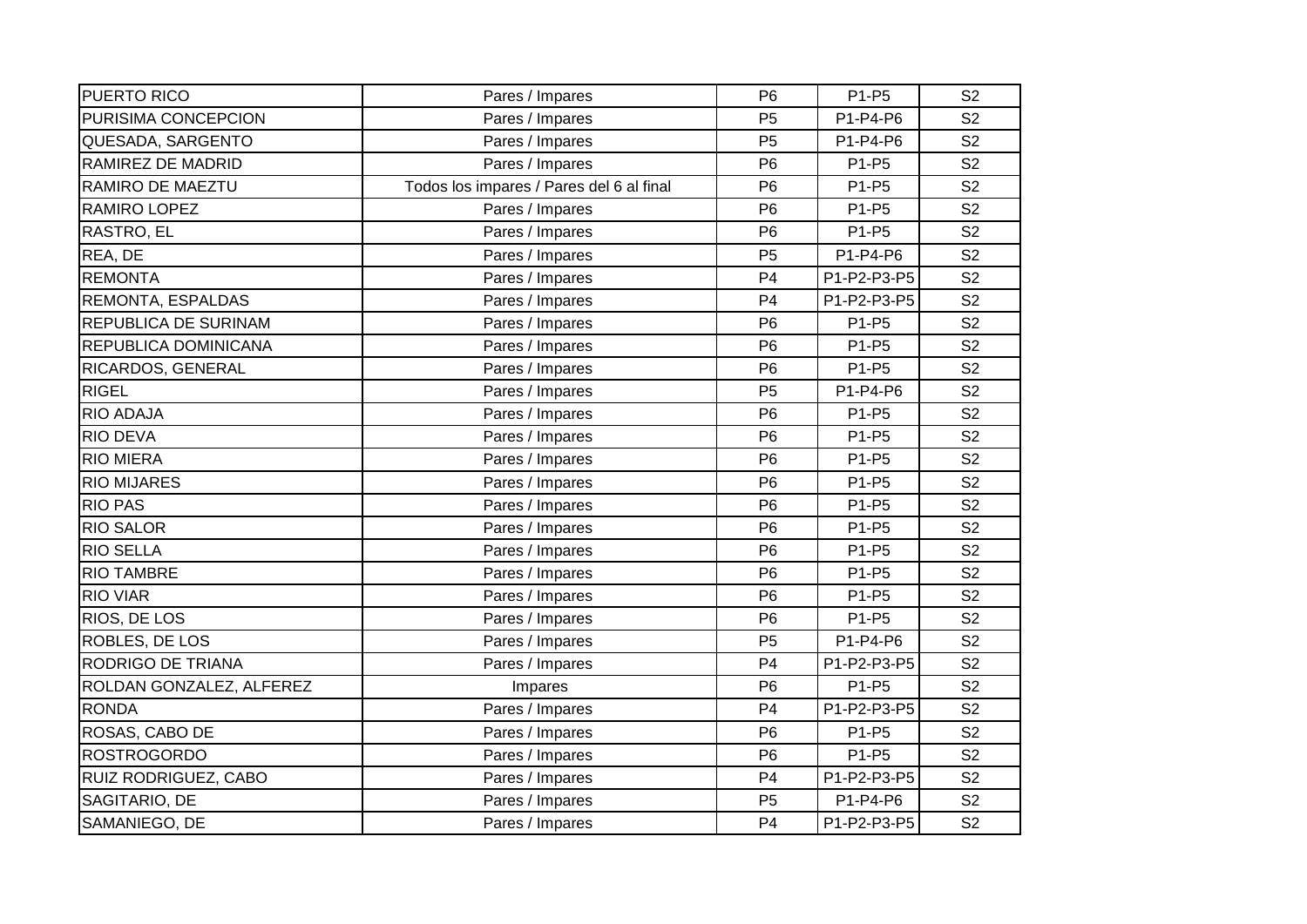| <b>SAN ANTONIO DE PADUA</b>  | Pares / Impares       | P <sub>6</sub> | P1-P5       | S <sub>2</sub> |
|------------------------------|-----------------------|----------------|-------------|----------------|
| <b>SAN FRANCISCO DE ASIS</b> | Pares / Impares       | P <sub>6</sub> | P1-P5       | S <sub>2</sub> |
| SAN JUAN DE LA CRUZ          | Pares / Impares       | P <sub>6</sub> | P1-P5       | S <sub>2</sub> |
| <b>SAN QUINTIN</b>           | Pares / Impares       | P <sub>4</sub> | P1-P2-P3-P5 | S <sub>2</sub> |
| <b>SAN SALVADOR</b>          | Pares / Impares       | P <sub>6</sub> | P1-P5       | S <sub>2</sub> |
| SANTA PAU, ALFEREZ           | Pares / Impares       | P <sub>5</sub> | P1-P4-P6    | S <sub>2</sub> |
| <b>SANTANDER</b>             | Pares / Impares / s/n | P <sub>4</sub> | P1-P2-P3-P5 | S <sub>2</sub> |
| <b>SANTO DOMINGO</b>         | Pares / Impares       | P <sub>6</sub> | P1-P5       | S <sub>2</sub> |
| SANZ, ALFEREZ                | Pares / Impares       | P <sub>6</sub> | P1-P5       | S <sub>2</sub> |
| SATURNO, DE                  | Pares / Impares       | P <sub>5</sub> | P1-P4-P6    | S <sub>2</sub> |
| SAUCE, DEL                   | Pares / Impares       | P <sub>5</sub> | P1-P4-P6    | S <sub>2</sub> |
| <b>SCHERLOCK, MARISCAL</b>   | Pares / Impares       | P <sub>6</sub> | P1-P5       | S <sub>2</sub> |
| SEGRE, RIO                   | Pares / Impares       | P <sub>6</sub> | P1-P5       | S <sub>2</sub> |
| SEGURA, RIO                  | Pares / Impares       | P <sub>6</sub> | P1-P5       | S <sub>2</sub> |
| <b>SENECA</b>                | Pares / Impares       | P <sub>4</sub> | P1-P2-P3-P5 | S <sub>2</sub> |
| <b>SERRANO REINA</b>         | Pares / Impares       | P <sub>6</sub> | P1-P5       | S <sub>2</sub> |
| SI MOHAMED TAHAR             | Pares / Impares       | P <sub>5</sub> | P1-P4-P6    | S <sub>2</sub> |
| <b>SIDI GUARIACH</b>         | Pares / Impares / s/n | P <sub>5</sub> | P1-P4-P6    | S <sub>2</sub> |
| SIL, RIO                     | Pares / Impares       | P <sub>6</sub> | P1-P5       | S <sub>2</sub> |
| <b>SIMANCAS</b>              | Pares / Impares       | P <sub>4</sub> | P1-P2-P3-P5 | S <sub>2</sub> |
| SIN NOMBRE BARRIO COLON      | Pares / Impares       | P <sub>6</sub> | P1-P5       | S <sub>2</sub> |
| <b>SION</b>                  | Pares / Impares / s/n | P <sub>6</sub> | P1-P5       | S <sub>2</sub> |
| <b>SIRIUS</b>                | Pares / Impares       | P <sub>5</sub> | P1-P4-P6    | S <sub>2</sub> |
| <b>SISI CLAVIJO</b>          | Pares / Impares       | P <sub>4</sub> | P1-P2-P3-P5 | S <sub>2</sub> |
| SOL, DEL                     | Pares / Impares       | P <sub>5</sub> | P1-P4-P6    | S <sub>2</sub> |
| SOUSA OLIVEIRA, SARGENTO     | Pares / Impares       | P <sub>6</sub> | P1-P5       | S <sub>2</sub> |
| <b>SUBIDA AL VIENTO</b>      | Pares / Impares       | P <sub>4</sub> | P1-P2-P3-P5 | S <sub>2</sub> |
| TADINO DE MARTINENGO         | Pares / Impares       | P <sub>5</sub> | P1-P4-P6    | S <sub>2</sub> |
| TAJO, RIO                    | Pares / Impares       | P <sub>6</sub> | P1-P5       | S <sub>2</sub> |
| <b>TALAVERA</b>              | Pares / Impares       | P <sub>4</sub> | P1-P2-P3-P5 | S <sub>2</sub> |
| <b>TANGER</b>                | Pares / Impares       | P <sub>5</sub> | P1-P4-P6    | S <sub>2</sub> |
| TAURO, DE                    | Pares / Impares       | P <sub>5</sub> | P1-P4-P6    | S <sub>2</sub> |
| TEJAR DE PEDRO DIAZ          | Pares / Impares       | P <sub>6</sub> | P1-P5       | S <sub>2</sub> |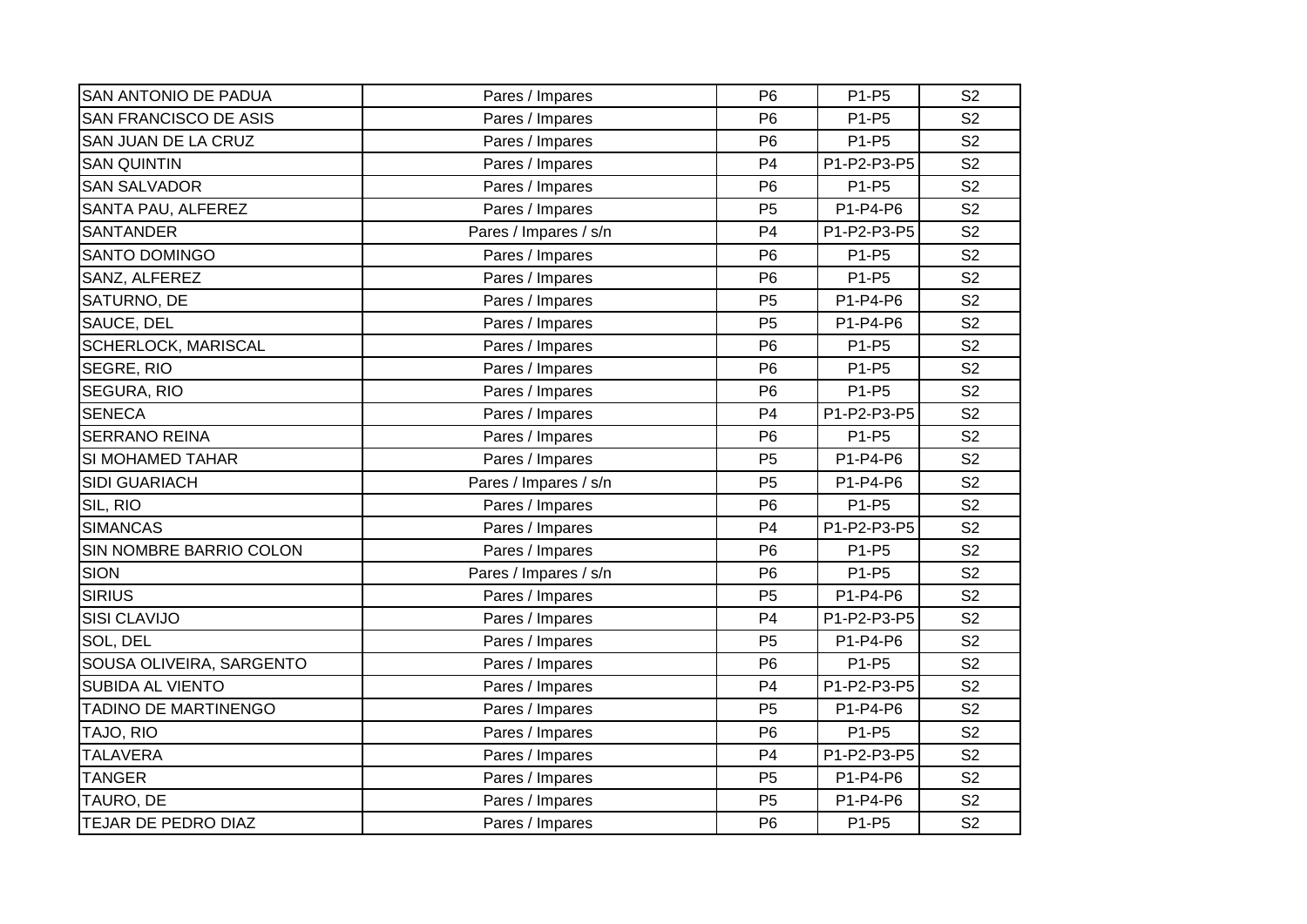| <b>TEL AVIV</b>          | Pares / Impares | P <sub>6</sub> | P1-P5       | S <sub>2</sub> |
|--------------------------|-----------------|----------------|-------------|----------------|
| TENIENTE ARENAS GASPAR   | Pares / Impares | P <sub>4</sub> | P1-P2-P3-P5 | S <sub>2</sub> |
| TER, RIO                 | Pares / Impares | P <sub>6</sub> | P1-P5       | S <sub>2</sub> |
| <b>TETUAN</b>            | Pares / Impares | P <sub>5</sub> | P1-P4-P6    | S <sub>2</sub> |
| TIERRA, DE LA            | Pares / Impares | P <sub>5</sub> | P1-P4-P6    | S <sub>2</sub> |
| <b>TIRO NACIONAL</b>     | Pares / Impares | P <sub>6</sub> | P1-P5       | S <sub>2</sub> |
| TITAN, DE                | Pares / Impares | P <sub>5</sub> | P1-P4-P6    | S <sub>2</sub> |
| <b>TOKIO</b>             | Pares / Impares | P <sub>4</sub> | P1-P2-P3-P5 | S <sub>2</sub> |
| <b>TOLEDO</b>            | Pares / Impares | P <sub>6</sub> | P1-P5       | S <sub>2</sub> |
| <b>TORMES, RIO</b>       | Pares / Impares | P <sub>6</sub> | P1-P5       | S <sub>2</sub> |
| TRASERA TRAVESIAS MEJICO | Pares / Impares | P <sub>6</sub> | P1-P5       | S <sub>2</sub> |
| TRASERAS DE COLOMBIA     | Pares / Impares | P <sub>6</sub> | P1-P5       | S <sub>2</sub> |
| TRINITARIAS, DE LAS      | Pares / Impares | P <sub>5</sub> | P1-P4-P6    | S <sub>2</sub> |
| TROMPETILLAS, DE LAS     | Pares / Impares | P <sub>5</sub> | P1-P4-P6    | S <sub>2</sub> |
| TRONCOSO, HERMANOS       | Pares / Impares | P <sub>4</sub> | P1-P2-P3-P5 | S <sub>2</sub> |
| TURIA, RIO               | Pares / Impares | P <sub>6</sub> | P1-P5       | S <sub>2</sub> |
| UNICORNIO, DEL           | Pares / Impares | P <sub>5</sub> | P1-P4-P6    | S <sub>2</sub> |
| UNIVERSIDAD DE GRANADA   | Pares / Impares | P <sub>4</sub> | P1-P2-P3-P5 | S <sub>2</sub> |
| UNIVERSO, DEL            | Pares / Impares | P <sub>5</sub> | P1-P4-P6    | S <sub>2</sub> |
| URANO, DE                | Pares / Impares | P <sub>5</sub> | P1-P4-P6    | S <sub>2</sub> |
| <b>URUGUAY</b>           | Pares / Impares | P <sub>6</sub> | P1-P5       | S <sub>2</sub> |
| VALERO, COMISARIO        | Impares         | P <sub>6</sub> | P1-P5       | S <sub>2</sub> |
| <b>VENECIA</b>           | Pares / Impares | P <sub>4</sub> | P1-P2-P3-P5 | S <sub>2</sub> |
| VENEZUELA                | Pares / Impares | P <sub>6</sub> | P1-P5       | S <sub>2</sub> |
| VENUS, DE                | Pares / Impares | P <sub>5</sub> | P1-P4-P6    | S <sub>2</sub> |
| VIA LACTEA, DE LA        | Pares / Impares | P <sub>5</sub> | P1-P4-P6    | S <sub>2</sub> |
| <b>VICENTE MAESO</b>     | Pares / Impares | P <sub>6</sub> | P1-P5       | S <sub>2</sub> |
| VICTIMAS DEL TERRORISMO  | Pares / Impares | P <sub>5</sub> | P1-P4-P6    | S <sub>2</sub> |
| <b>VICTORIAS, DE LAS</b> | Pares / Impares | P <sub>4</sub> | P1-P2-P3-P5 | S <sub>2</sub> |
| VICTORIO MANCHON, PINTOR | Pares / Impares | P <sub>4</sub> | P1-P2-P3-P5 | S <sub>2</sub> |
| VIENTO, EL               | Pares / Impares | P <sub>4</sub> | P1-P2-P3-P5 | S <sub>2</sub> |
| <b>VILLA GLORIA</b>      | Pares / Impares | P <sub>6</sub> | P1-P5       | S <sub>2</sub> |
| <b>VILLALBA Y ANGULO</b> | Pares / Impares | P <sub>6</sub> | P1-P5       | S <sub>2</sub> |